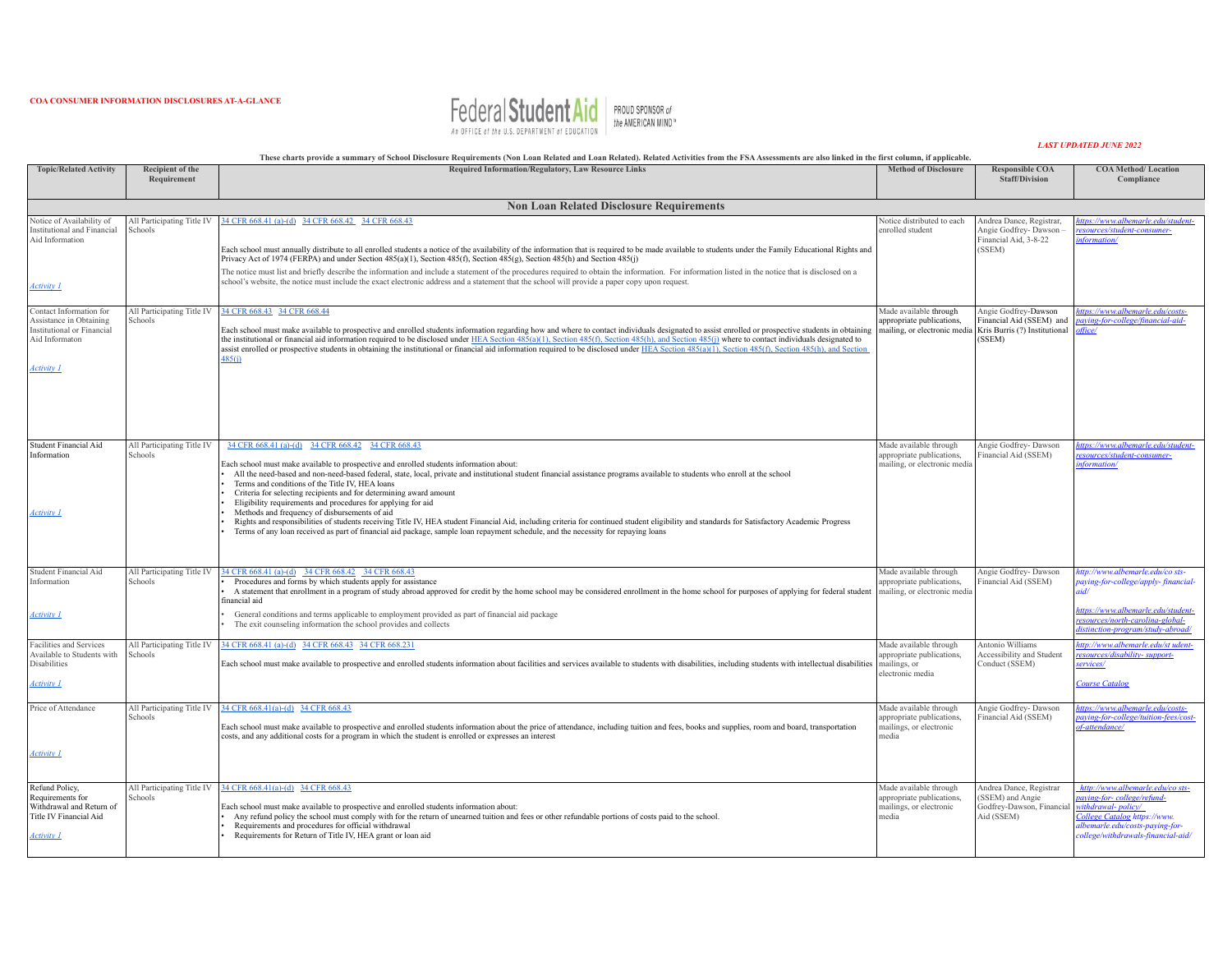

Ξ

|                                                                                                                                     | These charts provide a summary of School Disclosure Requirements (Non Loan Related and Loan Related). Related Activities from the FSA Assessments are also linked in the first column, if applicable. |                                                                                                                                                                                                                                                                                                                                                                                                                                                                                                                                                                                                                                                                                                                                                            |                                                                                                                                                                       |                                                                                                                                   |                                                                                                                                                                                                                                 |  |  |  |
|-------------------------------------------------------------------------------------------------------------------------------------|-------------------------------------------------------------------------------------------------------------------------------------------------------------------------------------------------------|------------------------------------------------------------------------------------------------------------------------------------------------------------------------------------------------------------------------------------------------------------------------------------------------------------------------------------------------------------------------------------------------------------------------------------------------------------------------------------------------------------------------------------------------------------------------------------------------------------------------------------------------------------------------------------------------------------------------------------------------------------|-----------------------------------------------------------------------------------------------------------------------------------------------------------------------|-----------------------------------------------------------------------------------------------------------------------------------|---------------------------------------------------------------------------------------------------------------------------------------------------------------------------------------------------------------------------------|--|--|--|
| <b>Topic/Related Activity</b>                                                                                                       | <b>Recipient of the</b><br>Requirement                                                                                                                                                                | <b>Required Information/Regulatory, Law Resource Links</b>                                                                                                                                                                                                                                                                                                                                                                                                                                                                                                                                                                                                                                                                                                 | <b>Method of Disclosure</b>                                                                                                                                           | <b>Responsible COA</b><br><b>Staff/Division</b>                                                                                   | <b>COA Method/Location</b><br>Compliance                                                                                                                                                                                        |  |  |  |
| Academic Program<br>(Educational Program,<br>Instructional Facilities, and<br>Faculty)<br>Activity 1                                | All Participating Title IV<br>Schools                                                                                                                                                                 | 34 CFR 668.41 (a)-(d) 34 CFR 668.43<br>Each school must make available to prospective and enrolled students information about the academic program of the school, including:<br>Current degree programs and other educational and training programs<br>Instructional, laboratory, and other physical plant facilities that relate to the academic program<br>Faculty and other instructional personnel<br>Any plans by the school for improving the academic program [upon determination by the school that such a plan exists]                                                                                                                                                                                                                            | Made available through<br>appropriate publications,<br>mailings, or electronic<br>media                                                                               | Dr. Evonne Carter Division<br>of Learning                                                                                         | https://www.albemarle.<br>edu/programs-<br>classes/credit/programs-of-study/<br>https://www.albemarle.edu/student-<br>resources/academic-catalogs.                                                                              |  |  |  |
| Transfer of Credit Policies<br>and Articulation<br>Agreements<br>Activity 1                                                         | All Participating Title IV<br>Schools                                                                                                                                                                 | 34 CFR 668.43<br>Each school must disclose and make available to prospective and enrolled students a statement of the school's transfer of credit policies that includes, at a minimum<br>Any established criteria the school uses regarding the transfer of credit earned a another school<br>A list of schools with which the school has established an articulation agreement                                                                                                                                                                                                                                                                                                                                                                           | Publicly disclosed Made<br>available through<br>appropriate publications.<br>mailings, or electronic<br>media                                                         | Dr. Evonne Carter Division<br>of Learning                                                                                         | https://www.albemarle.edu/apply-<br>register/degree-seeking-credit-<br>tudents/transfer-credit-coa/                                                                                                                             |  |  |  |
| Copyright Infringement<br>Policies and Sanctions<br>(Including Computer Use<br>and File Sharing)<br><i><u><b>Activity 1</b></u></i> | All Participating Title IV<br>Schools                                                                                                                                                                 | 34 CFR 668.43(a)(10)<br>Schools must readily make available to current and prospective students the school's policies and sanctions related to copyright infringement, including:<br>A statement that explicitly informs students that unauthorized distribution of copyrighted material, including unauthorized peer-to-peer file sharing, may subject them to civil and criminal<br>liabilities<br>A summary of the penalties for violation of federal copyright laws<br>The school's policies with respect to unauthorized peer-to-peer file sharing, including disciplinary actions taken against students who engage in illegal downloading or unauthorized<br>distribution of copyrighted materials using the school's information technology system | Made available through<br>appropriate publications,<br>mailings, or electronic<br>media                                                                               | Wayman White (MIS)                                                                                                                | Computer Labs: http://www.<br>albemarle.edu/st udent-<br>resources/technology-<br>services/computer-labs/<br>Copyright Information: https<br>register.rockthevote.c<br>om/registrants/new?partner<br>$=16669$ &source=Albemarle |  |  |  |
| Required Written<br>Arrangements Disclosures<br>Activity 1                                                                          | All Participating Title IV<br>Schools that have Written<br>Arrangements                                                                                                                               | 34 CFR 668.43(a)(12)<br>Required disclosures to prospective & enrolled students applicable to all schools where program is designed to be offered by another entity; Portion of program not being offered by the<br>degree/certificate granting school, name and location of the other school/organization, method of delivery not being offered by the degree/certificate granting school and estimated additional costs<br>that may incur due to arrangement.                                                                                                                                                                                                                                                                                            | Made available to<br>prospective and enrolled<br>students where program is<br>designed to be offered by<br>another entity                                             | Dr. Evonne Carter Division<br>of Learning                                                                                         | Dental Assisting: https://www.<br>albemarle.edu/programs-<br>classes/noncredit/courses/dental-<br>assisting/                                                                                                                    |  |  |  |
| School and Program<br>Accreditation, Approval, or<br>Licensure                                                                      | All Participating Title IV<br>Schools                                                                                                                                                                 | 34 CFR 668.41 (a)-(d) 34 CFR 668.43<br>Each school must make available to prospective and enrolled students:<br>Names of associations, agencies, or governmental bodies that accredit, approve, or license the school and its programs<br>Procedures for obtaining or reviewing documents describing accreditation, approval, or licensing                                                                                                                                                                                                                                                                                                                                                                                                                 | Made available through<br>appropriate publications,<br>mailings, or electronic<br>media                                                                               | Dr. Dean Roughton Vice<br>President. Institutional<br>Research, Planning,<br>Effectiveness and<br>Technology / SACSCOC<br>Liaison | <b>SACS Accreditation and Other</b><br>Programs: http://www.albemarle.<br>edu/a bout-us/accreditation-college-<br>nitiatives/                                                                                                   |  |  |  |
| Notice of Federal Student<br>Financial Aid Penalties for<br>Drug Law Violations<br>4 <i>ctivity 1</i>                               | All Participating Title IV<br>Schools                                                                                                                                                                 | 34 CFR 668.40 DCL GEN 08-12, pages 101 through 102<br>Each school must provide to every student upon enrollment a separate, clear and conspicuous written notice with information on the penalties associated with drug-related offenses under existing<br>section 484(r) of the HEA. It also requires the school to provide a timely notice to each student who has lost eligibility for any grant, loan, or work-study assistance as a result of penalties under<br>484(r)(1) of the HEA a separate clear, and conspicuous written notice that notifies the student of the loss of eligibility and advises the student of the ways in which to regain eligibility under<br>section 484(r)(2) of the HEA (20 U.S.C. 1091(r)(2))                           | Information provided to<br>each student in a separate<br>written notice                                                                                               | Angie Godfrey-Dawson,<br>Financial Aid (SSEM)<br>Dennis Smith Campus<br>Safety and Security                                       | http://www.albemarle.edu/st udent-<br>resources/campus- safety-security/<br>COA Catalog http://www.albemarle<br>edu/st udent-resources/academic-<br>atalogs/                                                                    |  |  |  |
| Vaccinations Policy                                                                                                                 | All Participating Title IV<br>Schools                                                                                                                                                                 | HEOA Section 488(a)(1)(E): amended HEA Section 485(a)(1) (20 U.S.C. 1092(a)(1)): added HEA Section 485(a)(1)(V) HEOA amendment effective August 14, 2008<br>DCL GEN 08-12, page 96<br>Schools must make available to current and prospective students information about school policies regarding vaccinations                                                                                                                                                                                                                                                                                                                                                                                                                                             | Made available<br>through appropriate<br>publications, mailings, or<br>electronic media mailings,<br>or electronic media                                              | Burris, Kris<br>Vice President, Student<br><b>Success and Enrollment</b><br>Management (SSEM)                                     | http://www.albemarle.edu/st<br>dent-resources/student- consumer-<br>information/                                                                                                                                                |  |  |  |
| Activity 1<br>Consumer Information on<br>College Navigator Website<br><u>Activity 1</u>                                             | All Participating Title IV<br>Schools                                                                                                                                                                 | HEOA Section 111 amended HEA Title I, Part C: added HEA $132(i)(1)(V)$ (20 U.S.C. $1015a(i)(1)(V)$ )<br>DCL GEN 08-12, pages 31 through 34<br>The U.S. Department of Education is required to post 26 items on the College Navigator website for each school, including a link to the school's website that provides in an easily accessible<br>manner:<br>Student activities offered by the school<br>Services offered by the school for individuals with disabilities<br>Career and placement services offered to students during and after enrollment<br>Policies of the school related to transfer of credit from other schools                                                                                                                        | Made available on<br>the school's website.<br>The URL for the school's<br>website is<br>reported to NCES in IPEDS<br>for posting on the College<br>Navigator website. | Joshua Alcocer,<br>Institutional Research                                                                                         | http://nces.ed.gov/collegenav<br>$igator$ /?q=College+of+the+<br>$Albemarle$ &s=all&id=1978 14                                                                                                                                  |  |  |  |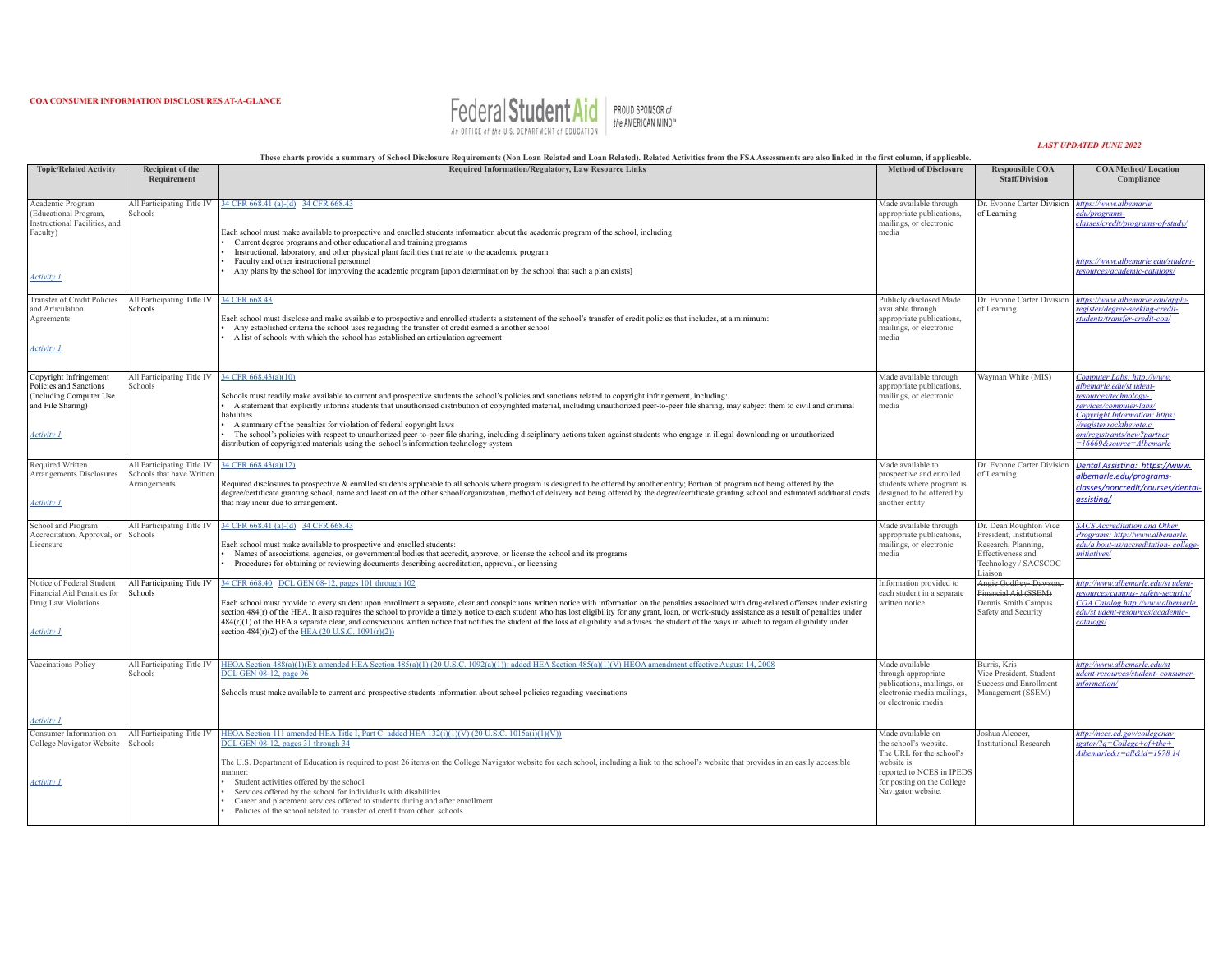

|                                                                                                                                                                        |                                                                                         | These charts provide a summary of School Disclosure Requirements (Non Loan Related and Loan Related). Related Activities from the FSA Assessments are also linked in the first column, if applicable                                                                                                                                                                                                                                                                                                                                                                                                                                                                                                                                                                                                                                                                                                                                                                                                                                                                                                                                                                                                                                                                                                                                                                                                                                                                                                                                                                                                                                                                                                                                 |                                                                                                                                               |                                                                   |                                                                                                                                                                                                                                                                                                                  |
|------------------------------------------------------------------------------------------------------------------------------------------------------------------------|-----------------------------------------------------------------------------------------|--------------------------------------------------------------------------------------------------------------------------------------------------------------------------------------------------------------------------------------------------------------------------------------------------------------------------------------------------------------------------------------------------------------------------------------------------------------------------------------------------------------------------------------------------------------------------------------------------------------------------------------------------------------------------------------------------------------------------------------------------------------------------------------------------------------------------------------------------------------------------------------------------------------------------------------------------------------------------------------------------------------------------------------------------------------------------------------------------------------------------------------------------------------------------------------------------------------------------------------------------------------------------------------------------------------------------------------------------------------------------------------------------------------------------------------------------------------------------------------------------------------------------------------------------------------------------------------------------------------------------------------------------------------------------------------------------------------------------------------|-----------------------------------------------------------------------------------------------------------------------------------------------|-------------------------------------------------------------------|------------------------------------------------------------------------------------------------------------------------------------------------------------------------------------------------------------------------------------------------------------------------------------------------------------------|
| <b>Topic/Related Activity</b>                                                                                                                                          | Recipient of the<br>Requirement                                                         | <b>Required Information/Regulatory, Law Resource Links</b>                                                                                                                                                                                                                                                                                                                                                                                                                                                                                                                                                                                                                                                                                                                                                                                                                                                                                                                                                                                                                                                                                                                                                                                                                                                                                                                                                                                                                                                                                                                                                                                                                                                                           | <b>Method of Disclosure</b>                                                                                                                   | <b>Responsible COA</b><br><b>Staff/Division</b>                   | <b>COA Method/Location</b><br>Compliance                                                                                                                                                                                                                                                                         |
| <b>Student Body Diversity</b><br>Activity 1                                                                                                                            | All Participating Title IV<br>Schools                                                   | HEOA Section 488(a)(1)(E) amended HEA Section 485(a)(1) (20 U.S.C. 1092 (a)(1)): added HEA Section 485(a)(1)(Q) HEOA amendment effective August 14, 2008<br><b>DCL GEN 08-12, page 95</b><br>Schools must make available to current and prospective students information about student body diversity, including the percentage of enrolled, full-time students in the following categories:<br>Male<br>Female<br>Self-identified members of a major racial or ethnic group<br>Federal Pell Grant recipients                                                                                                                                                                                                                                                                                                                                                                                                                                                                                                                                                                                                                                                                                                                                                                                                                                                                                                                                                                                                                                                                                                                                                                                                                         | Made available through<br>appropriate publications.<br>mailings, or electronic<br>media                                                       | Joshua Alcocer,<br><b>Institutional Research</b>                  | Diversity Statement: http://www.<br>(lbemarle.edu/a bout-us/why-coa<br>**MUST BE UPDATED                                                                                                                                                                                                                         |
| Net Price Calculator<br>Activity 1                                                                                                                                     | All Participating Title IV<br>Schools                                                   | 20 U.S.C. 1015a(a): 20 U.S.C. 1015a(h) DCL GEN 08-12, page 33<br>Schools must make available on their websites by October 29, 2011 a net price calculator. The school may use the template provided by the U.S. Department of Education or may develop a<br>customized version that must include, at a minimum, the same elements as the Department's version. Individual net price estimates must be accompanied by a prominent disclaimer noting that the<br>estimate is not final, is not binding, and may change. Further, the disclaimer must note that the student must complete the Free Application for Federal Student Aid (FAFSA) to be eligible for and<br>receive Federal student aid funds. A link to the<br>Department's FAFSA website must be included                                                                                                                                                                                                                                                                                                                                                                                                                                                                                                                                                                                                                                                                                                                                                                                                                                                                                                                                                                | Made publicly available on<br>school's website by<br>October 29, 2011                                                                         | Angie Godfrey- Dawson,<br>Financial Aid (SSEM)                    | Net Price Calculator https://www.<br>albemarle.edu/costs-paying-for-<br>college/tuition-fees/                                                                                                                                                                                                                    |
| <b>Textbook Information</b><br><i><u><b>Activity 1</b></u></i><br><b>Information for Students</b><br>Activity 1<br><b>Information For College</b><br><b>Bookstores</b> | Schools Receiving Any<br>Federal Funds                                                  | 20 U.S.C. 1015(b) HEOA amendment effective July 1, 2010 DCL GEN 08-12, page 35<br>To the maximum extent practicable, and in a manner of the school's choosing, each school must disclose on the school's internet course schedule used for preregistration and registration purposes,<br>the International Standard Book Number (ISBN) and retail price information of required and recommended textbooks and supplemental materials for each course listed. If the ISBN is not<br>available, the school must include in the Internet course schedule the author, title, publisher, and copyright date for the textbook or supplemental material. If the school determines that the<br>disclosure of the information is not practicable for a textbook or supplemental material, the school shall use the designation "To Be Determined."<br>If applicable, the school must include on the school's written course schedule a notice that textbook information is available on the Internet course schedule and the Internet address for the<br>schedule.<br>Note: The HEOA Conference Report states that the provisions of this section do not require schools that do not offer Internet course schedule to create them, and that schools may provide a link to<br>another appropriate website rather than providing the information directly in the Internet course schedule. The link must be clearly and prominently located on the Internet course schedule.<br>Upon the require of a college bookstore operated by or affiliated with the school, the school must make available as soon as practicable the most accurate information available regarding:<br>The school's course schedule for the subsequent academic period | <b>Internet Course Schedule</b><br>Notice in written course<br>schedule (if applicable)<br>Information provided to<br>bookstores upon request | Dr. Evonne Carter Division<br>of Learning and Deans               | Textbook information - 2022 Summer<br>ttps://www.albemarle.edu/wp-<br>ontent/schedules/2022SU.HTML<br><b>Ordering Books Online: http://www.</b><br>albemarle.edu/w p-<br>ontent/uploads/how-to- order-<br>books-online.pdf<br>www.albemarleshop.com<br>http://www.bkstr.com/colloft<br>ealbemarlestore/home/en?c |
| <i><u><b>Activity 1</b></u></i><br><b>Disbursement For Books</b>                                                                                                       | All Participating Title IV                                                              | The information provided for students regarding the required recommended textbooks and supplemental materials for each course or class<br>The number of students enrolled in each course or class and the maximum student enrollment for each course or class<br>34 CFR 668.164(i)                                                                                                                                                                                                                                                                                                                                                                                                                                                                                                                                                                                                                                                                                                                                                                                                                                                                                                                                                                                                                                                                                                                                                                                                                                                                                                                                                                                                                                                   | Information provided to                                                                                                                       | Angie Godfrey-Dawson,                                             | n mmc=Redirect- - VanityURL- -<br>ilbemarle.bkstr.com- - 10576<br>ttp://www.albemarle.edu/st udent-                                                                                                                                                                                                              |
| and Supplies<br>Activity 1                                                                                                                                             | Schools that participate in<br>Pell                                                     | Disbursement of books and supplies policy for Pell eligible students must be provided to students in their consumer information                                                                                                                                                                                                                                                                                                                                                                                                                                                                                                                                                                                                                                                                                                                                                                                                                                                                                                                                                                                                                                                                                                                                                                                                                                                                                                                                                                                                                                                                                                                                                                                                      | students                                                                                                                                      | Financial Aid (SSEM)                                              | resources/student-consumer-<br>nformation/                                                                                                                                                                                                                                                                       |
| Accountability For<br>Programs that Prepare<br>Teachers<br><i>Activity 1</i>                                                                                           | Schools that Prepare<br><b>Teachers for Initial State</b><br>Certification or Licensure | 0 U.S.C. 1022d-1022g DCL GEN 08-12, page 48<br>Each school must provide a report annually to the state and to the general public. The states must submit to the U.S. Department of Education, and make available to the public, an annual report<br>containing school and state-level information. The Department makes the state reports available to the public.<br>The school reports include:<br>Goals- information about whether goals have been met, activities implemented to achieve goals, and steps taken to improve performance in meeting goals<br>Assurances – description of activities the school has implemented to meet assurances<br>Pass rates and scaled scores for the most recent year for which information is available on assessments used by state for teacher certification or licensure that have been taken by students who<br>are enrolled in the teacher preparation program and students who have completed the program during the prior 2 years                                                                                                                                                                                                                                                                                                                                                                                                                                                                                                                                                                                                                                                                                                                                                     | Provide Report to general<br>miblic                                                                                                           |                                                                   | <b>Not Applicable</b>                                                                                                                                                                                                                                                                                            |
|                                                                                                                                                                        |                                                                                         | Program information - admission criteria; enrollment disaggregated by race, ethnicity, and gender; average number of hours of supervised clinical experience; number of full-time equivalent<br>faculty and students in the supervised clinical experience; total number of students who have been certified or licensed as teachers, disaggregated by subject and area of certification or licensure<br>Statement of approval or accreditation of program (if required by the state)<br>Whether the state has designated the program as low-performing<br>Description of activities that prepare teachers to effectively use technology in instruction and to collect, manage, and analyze data<br>Description of activities that prepare teachers to teach effectively students with disabilities and students who have limited English proficiency                                                                                                                                                                                                                                                                                                                                                                                                                                                                                                                                                                                                                                                                                                                                                                                                                                                                                |                                                                                                                                               |                                                                   |                                                                                                                                                                                                                                                                                                                  |
| Voter registration Forms<br>Activity 1                                                                                                                                 | All Participating Title IV<br>Schools                                                   | 20 U.S.C. 1094(a)(23) DCL GEN 08-12, page 68<br>Each school must:<br>Make a good faith effort to distribute a mail voter registration form (for federal elections and state elections for governor or other State chief executive) to each student enrolled in a degree or<br>certificate program and physically in attendance at the school.                                                                                                                                                                                                                                                                                                                                                                                                                                                                                                                                                                                                                                                                                                                                                                                                                                                                                                                                                                                                                                                                                                                                                                                                                                                                                                                                                                                        | Voter registration forms<br>made widely available and<br>provided to each enrolled<br>student                                                 | Allen. Dawn Coordinator,<br>Student Life and<br>Leadership (SSEM) | COA provides a link to<br>egister for "Rock the Vote" that is<br>ied to the College. https://register.<br>ockthevote.c om/registrants/new?<br>artner<br>$=16669$ &source=Albemarle                                                                                                                               |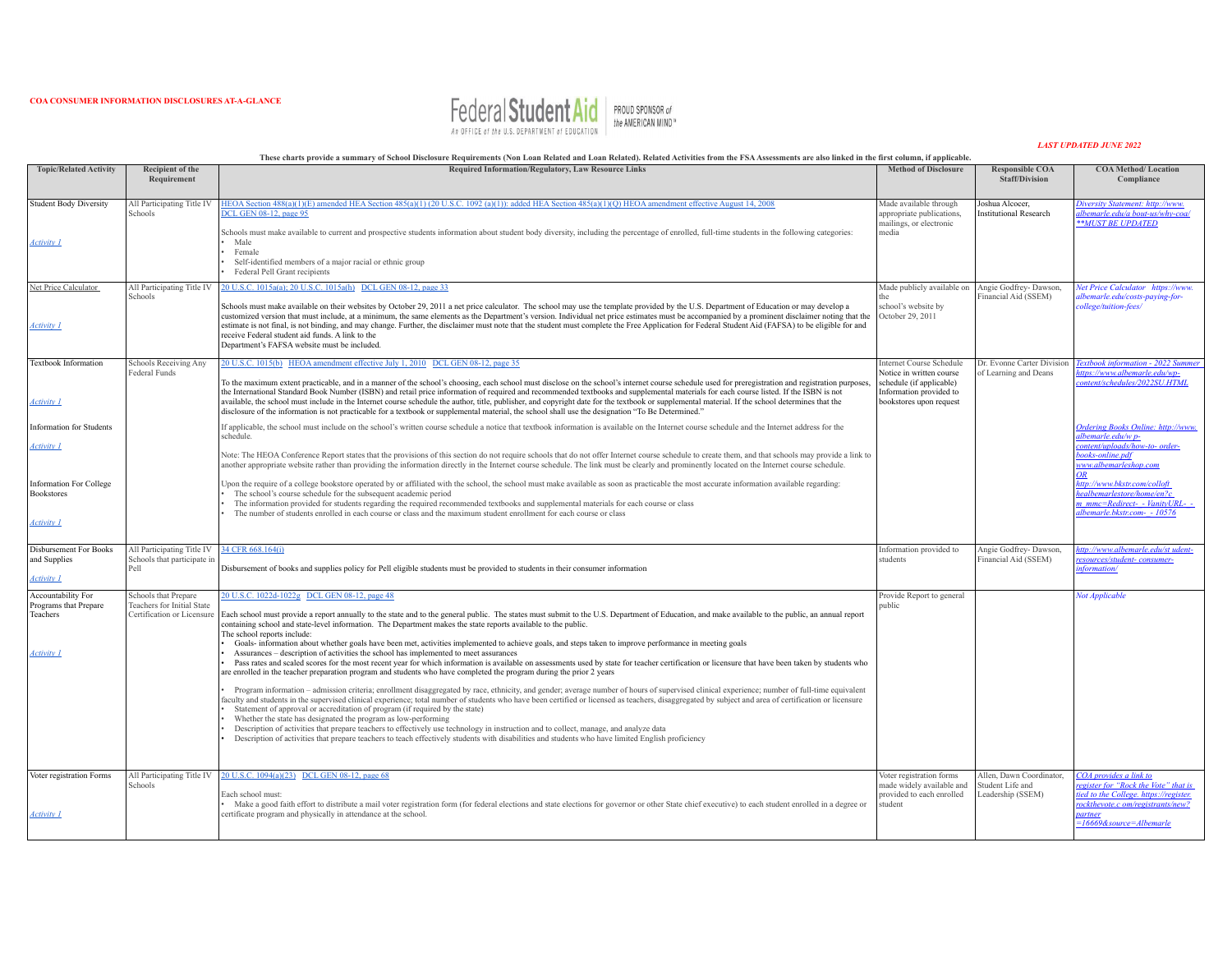

٦

|                                                                                                                                                                                                                                                  |                                                                                                                                                                   | These charts provide a summary of School Disclosure Requirements (Non Loan Related and Loan Related). Related Activities from the FSA Assessments are also linked in the first column, if applicable.                                                                                                                                                                                                                                                                                                                                                                                                                                                                                                                                                                                                                                                                                                                                                                                                                                                                                                                                                                                                                                                                                                                                                                                                                                                                                                                                                                                                                                                                                                                                                                                                                                                                                                                                                                                                                                                                                                                                                                                                                                                                                                                                                     |                                                                                                                                    |                                                                                                                                                |                                                                                                                                                                                        |
|--------------------------------------------------------------------------------------------------------------------------------------------------------------------------------------------------------------------------------------------------|-------------------------------------------------------------------------------------------------------------------------------------------------------------------|-----------------------------------------------------------------------------------------------------------------------------------------------------------------------------------------------------------------------------------------------------------------------------------------------------------------------------------------------------------------------------------------------------------------------------------------------------------------------------------------------------------------------------------------------------------------------------------------------------------------------------------------------------------------------------------------------------------------------------------------------------------------------------------------------------------------------------------------------------------------------------------------------------------------------------------------------------------------------------------------------------------------------------------------------------------------------------------------------------------------------------------------------------------------------------------------------------------------------------------------------------------------------------------------------------------------------------------------------------------------------------------------------------------------------------------------------------------------------------------------------------------------------------------------------------------------------------------------------------------------------------------------------------------------------------------------------------------------------------------------------------------------------------------------------------------------------------------------------------------------------------------------------------------------------------------------------------------------------------------------------------------------------------------------------------------------------------------------------------------------------------------------------------------------------------------------------------------------------------------------------------------------------------------------------------------------------------------------------------------|------------------------------------------------------------------------------------------------------------------------------------|------------------------------------------------------------------------------------------------------------------------------------------------|----------------------------------------------------------------------------------------------------------------------------------------------------------------------------------------|
| <b>Topic/Related Activity</b>                                                                                                                                                                                                                    | Recipient of the<br>Requirement                                                                                                                                   | <b>Required Information/Regulatory, Law Resource Links</b>                                                                                                                                                                                                                                                                                                                                                                                                                                                                                                                                                                                                                                                                                                                                                                                                                                                                                                                                                                                                                                                                                                                                                                                                                                                                                                                                                                                                                                                                                                                                                                                                                                                                                                                                                                                                                                                                                                                                                                                                                                                                                                                                                                                                                                                                                                | <b>Method of Disclosure</b>                                                                                                        | <b>Responsible COA</b><br><b>Staff/Division</b>                                                                                                | <b>COA Method/Location</b><br>Compliance                                                                                                                                               |
| Voter registration Forms<br>(Continued)                                                                                                                                                                                                          | All Participating Title IV<br>Schools                                                                                                                             | HEOA Section 493(a)(1) amended HEA Section 487(a)(23) (20 U.S.C. 1094(a)(23)); added HEA Section 487(a)(23)(D)<br>DCL GEN 08-12, page 68<br>Make the voter registration form widely available to students at the school<br>Request the forms from the state 120 days prior to the deadline for registering to vote within the state<br>This requirement does not apply to schools in states that do not have a voter registration requirement or that allow voters to register at the time of voting. The HEOA (Section 493(a)(1)) added the<br>provision that a school will be considered to be in compliance with the distribution requirement if the school electronically distributes the voter registration form from an Internet address where<br>such a form can be downloaded. The information must be in an electronic message devoted exclusively to voter registration.                                                                                                                                                                                                                                                                                                                                                                                                                                                                                                                                                                                                                                                                                                                                                                                                                                                                                                                                                                                                                                                                                                                                                                                                                                                                                                                                                                                                                                                                        | Voter registration forms<br>made widely available and<br>provided to each enrolled<br>student                                      | Allen, Dawn Coordinator,<br>Student Life and<br>Leadership (SSEM)                                                                              | COA provides a link to<br>egister for "Rock the Vote" that is<br>ied to the College, https://register.<br>ockthevote.c om/registrants/new?<br><b>artner</b><br>=16669&source=Albemarle |
| <b>Constitution Day</b><br><b>Activity 1</b>                                                                                                                                                                                                     | Students attending<br>schools receiving Federal<br>funds                                                                                                          | Section 111 of Division J of Pub. L. 108-447, the "Consolidated Appropriations Act, 2005," Dec. 8, 2004;<br>Section 111 requires that Constitution Day be held on September 17 of each year, commemorating the September 17, 1787 signing of the Constitution. However, when September 17 falls on a<br>Saturday, Sunday, or holiday, Constitution Day shall be held during the preceding or following week. Some informational resources pertaining to the Constitution are listed in Consumer<br>Information Activity 1 (see<br>link in the left column)                                                                                                                                                                                                                                                                                                                                                                                                                                                                                                                                                                                                                                                                                                                                                                                                                                                                                                                                                                                                                                                                                                                                                                                                                                                                                                                                                                                                                                                                                                                                                                                                                                                                                                                                                                                                | Educational Program held<br>each year on September<br>17 for students served by<br>the school                                      | Allen, Dawn Coordinator,<br>Student Life and<br>Leadership with support<br>from Division of<br>Learning                                        | ttp://www.albemarle.edu/st udent-<br>esources/student-consumer-<br>nformation/                                                                                                         |
| Drug and Alcohol Abuse<br>Prevention Program<br><b>Activity 2</b>                                                                                                                                                                                | Schools Receiving Any<br>Federal Funds                                                                                                                            | 34 CFR 86<br>Each school must annually distribute in writing to each student and each employee:<br>Standards of conduct that clearly prohibit the unlawful possession, use, or distribution of illicit drugs and alcohol by students and employees on the school's property or as part of any of the<br>chool's activities<br>Descriptions of applicable legal sanctions under state, local, and federal law<br>Description of health risks<br>Description of available counseling, treatment, rehabilitation, or re-entry programs<br>Clear statement that the school will impose sanctions for violation of standards of conduct and a description of sanctions                                                                                                                                                                                                                                                                                                                                                                                                                                                                                                                                                                                                                                                                                                                                                                                                                                                                                                                                                                                                                                                                                                                                                                                                                                                                                                                                                                                                                                                                                                                                                                                                                                                                                         | Distributed in writing to<br>each student and each<br>employee                                                                     | Ella Bunch, Human<br>Resources - Antonio<br>Williams Accessibility and<br>Student Conduct (SSEM)<br>Dennis Smith Campus<br>Safety and Security | ttp://www.albemarle.edu/st udent-<br>esources/campus-safety-security/                                                                                                                  |
| Drug and Alcohol Abuse<br>Prevention Program<br>(continued)<br><b>Activity 2</b>                                                                                                                                                                 | Schools Receiving Any<br>Federal Funds                                                                                                                            | 34 CFR 86<br>Note: Students who enroll or employees who are hired after the annual distribution must receive the information.<br>Each school must make available, upon request, to the U.S. Department of Education and to the public, the information distributed to students and employees and the results of a biennial review of<br>the school's program that:<br>Determines the effectiveness of the program and implements needed changes<br>Determines the number of drug and alcohol-related violations and fatalities that occur on the school's campus or as part of the school's activities, and are presorted to campus officials<br>Determines the number and type of sanctions that are imposed<br>Ensures that sanctions are consistently enforced                                                                                                                                                                                                                                                                                                                                                                                                                                                                                                                                                                                                                                                                                                                                                                                                                                                                                                                                                                                                                                                                                                                                                                                                                                                                                                                                                                                                                                                                                                                                                                                         | Provided upon request to<br>the public                                                                                             | Ella Bunch, Human<br>Resources - Antonio<br>Williams Accessibility and<br>Student Conduct (SSEM)<br>Dennis Smith Campus<br>Safety and Security | ttp://www.albemarle.edu/st udent-<br>esources/campus-safety-security/                                                                                                                  |
| Completion/ Graduation<br>and Transfer-out Rates for<br><b>Students Receiving</b><br><b>Athletically Related</b><br>Student Aid<br>(Including Disaggregated)<br>Completion/ Graduation<br>Rates)<br>(Student Right-to-Know<br>Act)<br>Activity 3 | All Schools Participating<br>in the Title IV, HEA<br>Student Financial Aid<br>Programs That Enroll<br>Students who Receive<br>Athletically<br>Related Student Aid | 34 CFR 668.41(a); 34 CFR 668.41(f) 34 CFR 668.45 34 CFR 668.48<br>Each school must produce by July 1 each year a report that is provided to a prospective student athlete and the student's parents, high school guidance counselor, and coach at the time the school<br>offers athletically related student aid. If the NCAA provides the information for the school to high school coaches and counselors, the school is deemed to be in compliance with that requirement.<br>The report must also be sent to the U.S. Department of Education.<br>Note: The provisions in 34 CFR 668.45 regarding transfer-out disclosures; determining cohorts; defining completion, graduation, and transfer-out; exclusions; and disaggregation of<br>completion/graduation rates apply also to the requirements for disclosing completion/graduation and transfer-out information for<br>students receiving athletically related student aid.<br>The report must contain:<br>The number of students, by race and gender, who attended the school in the prior year<br>The number of students who attended in the prior year and who received athletically related aid, categorized by race and gender within each sport (basketball, football, baseball, cross-country<br>and track combined, and all other sports combined).<br>The completion or graduation rate, and if applicable, the transfer-out rate, of the certificate or degree-seeking first-time, full-time undergraduates, categorized by race and gender for the most<br>recently completing class.<br>The completion or graduation rate, and if applicable, the transfer-out rate, of the certificate or degree-seeking first-time, full-time undergraduates who received athletically related student aid,<br>categorized by race and gender within each sport. (These data need not be disclosed for a category in which the number of students is five or fewer).<br>Average completion of graduation rate, and, if applicable, transfer-out rate, of the four most recently completing or graduating classes, by race and gender.<br>Average completion of graduation rate, and, if applicable, transfer-out rate, of the four most recently completing or graduating classes for students who received athletically related student<br>aid, categorized by race and gender within each sport. | Provided to prospective<br>student athletes and others<br>at the time offer is made of<br>athletically related student<br>aid      | NА                                                                                                                                             | Not Applicable. As of Fall 2015,<br>COA has no active athletic teams                                                                                                                   |
| Intercollegiate Athletic<br>Program Participation Rates<br>and Financial Support<br>(Equity in Athletics<br>Disclosure<br>Act)                                                                                                                   | All Co-Educational<br>Schools Participating in<br>Title IV, HEA Programs<br>that have an Inter-<br>collegiate<br>Athletic Program                                 | 34 CFR 668.41(g) 34 CFR 668.47<br>The Equity in Athletics Disclosure Act (EADA) is intended to make prospective students aware of a<br>school's commitment to providing equitable athletic opportunities for its men and women students. Any coeducational school of higher education that participates in an FSA program and has an<br>intercollegiate athletic program must prepare an annual EADA report. The report contains participation rates, financial<br>support, and other information on men's and women's intercollegiate athletic programs. Officially, it is                                                                                                                                                                                                                                                                                                                                                                                                                                                                                                                                                                                                                                                                                                                                                                                                                                                                                                                                                                                                                                                                                                                                                                                                                                                                                                                                                                                                                                                                                                                                                                                                                                                                                                                                                                               | Made available through<br>appropriate publications,<br>mailings, or electronic<br>media. Notice of report<br>provided to students. | NA                                                                                                                                             | Not Applicable. As of Fall 2015,<br>COA has no active athletic teams.                                                                                                                  |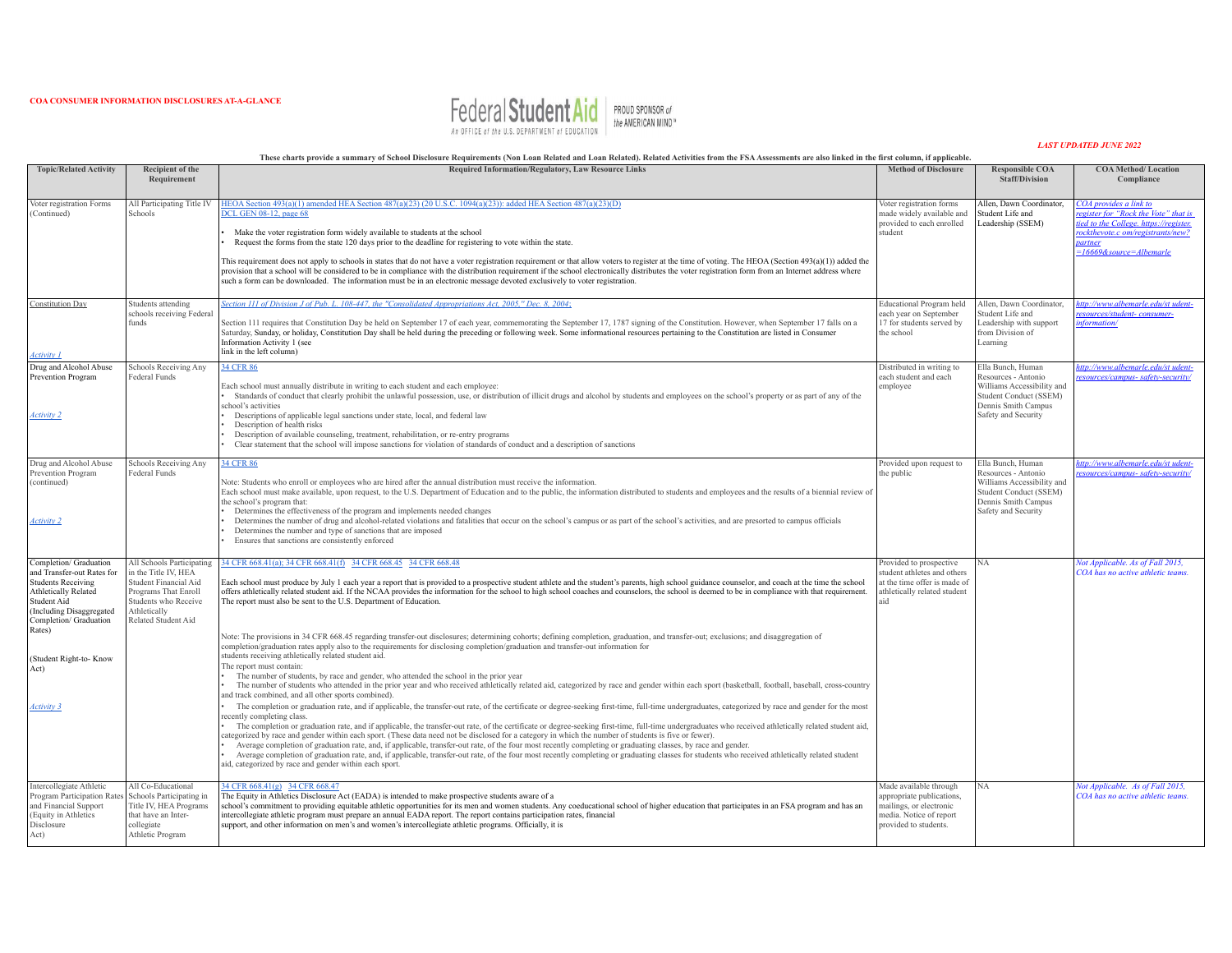

|                                                                                                                                                                         |                                                                                                                                              | These charts provide a summary of School Disclosure Requirements (Non Loan Related and Loan Related). Related Activities from the FSA Assessments are also linked in the first column, if applicable.                                                                                                                                                                                                                                                                                                                                                                                                                                                                                                                                                                                                                                                                                                                                                                                                                                                                                                                                                                                                                                                                                                                                                                                                                                                                                                                                                                                                                                                                                                                                                                                                                                                                                                                                                                                                                                                                                                                                                                                                                                                                  |                                                                                                                                       |                                                  |                                                                                                                                 |
|-------------------------------------------------------------------------------------------------------------------------------------------------------------------------|----------------------------------------------------------------------------------------------------------------------------------------------|------------------------------------------------------------------------------------------------------------------------------------------------------------------------------------------------------------------------------------------------------------------------------------------------------------------------------------------------------------------------------------------------------------------------------------------------------------------------------------------------------------------------------------------------------------------------------------------------------------------------------------------------------------------------------------------------------------------------------------------------------------------------------------------------------------------------------------------------------------------------------------------------------------------------------------------------------------------------------------------------------------------------------------------------------------------------------------------------------------------------------------------------------------------------------------------------------------------------------------------------------------------------------------------------------------------------------------------------------------------------------------------------------------------------------------------------------------------------------------------------------------------------------------------------------------------------------------------------------------------------------------------------------------------------------------------------------------------------------------------------------------------------------------------------------------------------------------------------------------------------------------------------------------------------------------------------------------------------------------------------------------------------------------------------------------------------------------------------------------------------------------------------------------------------------------------------------------------------------------------------------------------------|---------------------------------------------------------------------------------------------------------------------------------------|--------------------------------------------------|---------------------------------------------------------------------------------------------------------------------------------|
| <b>Topic/Related Activity</b>                                                                                                                                           | Recipient of the<br>Requirement                                                                                                              | <b>Required Information/Regulatory, Law Resource Links</b>                                                                                                                                                                                                                                                                                                                                                                                                                                                                                                                                                                                                                                                                                                                                                                                                                                                                                                                                                                                                                                                                                                                                                                                                                                                                                                                                                                                                                                                                                                                                                                                                                                                                                                                                                                                                                                                                                                                                                                                                                                                                                                                                                                                                             | <b>Method of Disclosure</b>                                                                                                           | <b>Responsible COA</b><br><b>Staff/Division</b>  | <b>COA Method/Location</b><br>Compliance                                                                                        |
| <b>Activity 3</b>                                                                                                                                                       |                                                                                                                                              | The Report on Athletic<br>Program Participation Rates and Financial Support Data. It is commonly referred to as the EADA Report.<br>By October 15 each year, a co-educational school that has an intercollegiate athletic program must make information about the program available to current and prospective students and to the<br>public. The school must make the report easily accessible to students, prospective students, and the public and must provide the report promptly to anyone who requests it. The school must provide<br>notice to all enrolled students and prospective students of their right to request the report. If the school chooses to make this report available by posting the disclosure on an Internet website or an<br>Intranet website, it must provide in the notice the exact electronic address at which the report is posted, a brief description of the report, and a statement that the school will provide a paper copy of<br>the report upon request. For prospective students, the school may not use an Intranet website for this purpose.                                                                                                                                                                                                                                                                                                                                                                                                                                                                                                                                                                                                                                                                                                                                                                                                                                                                                                                                                                                                                                                                                                                                                                               |                                                                                                                                       |                                                  |                                                                                                                                 |
|                                                                                                                                                                         |                                                                                                                                              | Schools must submit their Equity in Athletics reports to the Department via the Athletic Disclosure Web site annually within 15 days of making them available to students, prospective students,<br>and the public.<br>The school must designate its reporting year. A reporting year may be any consecutive 12 month period of time. For its designated reporting year, a school must report the information contained<br>in: 34 CFR 668.47.                                                                                                                                                                                                                                                                                                                                                                                                                                                                                                                                                                                                                                                                                                                                                                                                                                                                                                                                                                                                                                                                                                                                                                                                                                                                                                                                                                                                                                                                                                                                                                                                                                                                                                                                                                                                                          |                                                                                                                                       |                                                  |                                                                                                                                 |
| Intercollegiate Athletic<br>Program Participation Rates<br>and Financial Support Data<br>(Equity in Athletics<br>Disclosure Act) (continued)<br><b>Activity 3</b>       | All Co-Educational<br><b>Institutions Participating</b><br>in Title IV, HEA<br>Programs That Have an<br>Inter-collegiate Athletic<br>Program | 34 CFR 668.41(g) 34 CFR 668.47<br>The report must include, for the preceding year:<br>The number of male and the number of female full-time undergraduates enrolled<br>Unduplicated head count of participants on at least one varsity team, by gender<br>List of the varsity reams that competed in intercollegiate athletic competition, and for each team:<br>o Total number of participants, the number of participants who also participated on another varsity team, and the number of other varsity teams on which they participated<br>o Total operating expenses<br>o Whether the head coach was male or female and whether the head coach was assigned to the team on a full-time or part-time basis, and for part-time head coaches whether the coach was a<br>ull or part-time employee of the school<br>o Number of male and the number of female assistant coaches, and the number of male and the number of female assistant coaches who were assigned to the team on a full- time or part-time<br>basis<br>o The number of part-time assistant coaches who were full-time and part-time employees of the school<br>Total revenues attributable to intercollegiate athletic activities, and the revenues from football, men's basketball, women's basketball, all other men's sports combined, and all other women's<br>ports combined<br>Total revenues generated across all men's teams and across all women's teams<br>Total amount of money spent on athletically related student aid, separately for men's and women's teams overall<br>Ratio of athletically related student aid awarded to male athletes to athletically related student aid awarded to female athletes<br>Total amount of expenditures on recruiting, separately for men's teams and of women's overall<br>Average annual school salary of head coaches of men's teams and of women's teams, across all offered sports<br>Average annual school salary of the assistant coaches of men's teams and of women's team, across all offered sports<br>Total expenses attributable to intercollegiate athletic activities, and the expenses attributable to football, men's basketball, women's basketball, all other men's sports combined, and all other<br>vomen's sports combined | Made available through<br>appropriate publications,<br>mailings, or electronic<br>media.<br>Notice of report provided to<br>students. | NА                                               | Not Applicable. As of Fall 2015,<br>COA has no active athletic teams.                                                           |
| Completion/ Graduation<br>and Transfer-out Rates<br>(Including Disaggregated<br>Completion/ Graduation<br>Rates)<br>Student Right-to- Know<br>Act)<br><b>Activity 4</b> | All Participating Title IV<br>Schools that enroll First-<br>time, Full-time<br>undergraduate students                                        | 34 CFR 668.41(a)-(d) 34 CFR 668.45 34 CFR 668.8(b)(1)(ii)<br>Each school must annually make available to prospective and enrolled students the completion or graduation rate of certificate or degree-seeking, first-time, full-time, undergraduate students. The<br>data are to be available by July 1 each year for the most recent cohort that has had 150 percent of normal time for completion by August 31 of the prior year.<br>If the information is requested by a prospective student, it must be made available prior to the student's enrolling or entering into any financial obligation with the school.<br>Note: Schools may add other information to their completion/graduation rate disclosures (e.g., graduation rates for other timeframes, but the HEA-required information must be identifiable and<br>separate from any additional information). A school that determines that its mission includes providing substantial preparation for students to enroll in another Title IV, HEA-eligible school must<br>disclose a transfer-out rate for each cohort. A student shall be counted as a completion or graduation if the student earns a degree or certificate or completes a transfer-preparatory program within<br>150 percent of normal time for the student's program.<br>Note: These data are collected in the IPEDS Graduation Rate Survey (GRS). For more information: http://nces.ed.gov/ipeds<br><b>Disaggregated Completion/Graduation Rates:</b><br>The HEOA (Section $488(a)(3)$ ) added a provision requiring that the completion or graduation rates must be disaggregated by:<br>Gender<br>Major racial and ethnic subgroup (as defined in IPEDS)<br>Recipients of a Federal Pell Grant<br>Recipients of a subsidized Stafford Loan who did not receive a Pell Grant<br>Students who did not receive either a Pell Grant or subsidized Stafford Loan<br>Students are to be considered to have received a grant or loan if they received it for the period used for determining the cohort - fall term or full year.                                                                                                                                                                                                           | Made available through<br>appropriate publications,<br>mailings, or electronic<br>media                                               | Joshua Alcocer,<br><b>Institutional Research</b> | https://nces.ed.<br>gov/collegenavigator/?<br>q=College+of+the+albemarle&s=al<br>&id=197814#retgrad<br>http://nces.ed.gov/ipeds |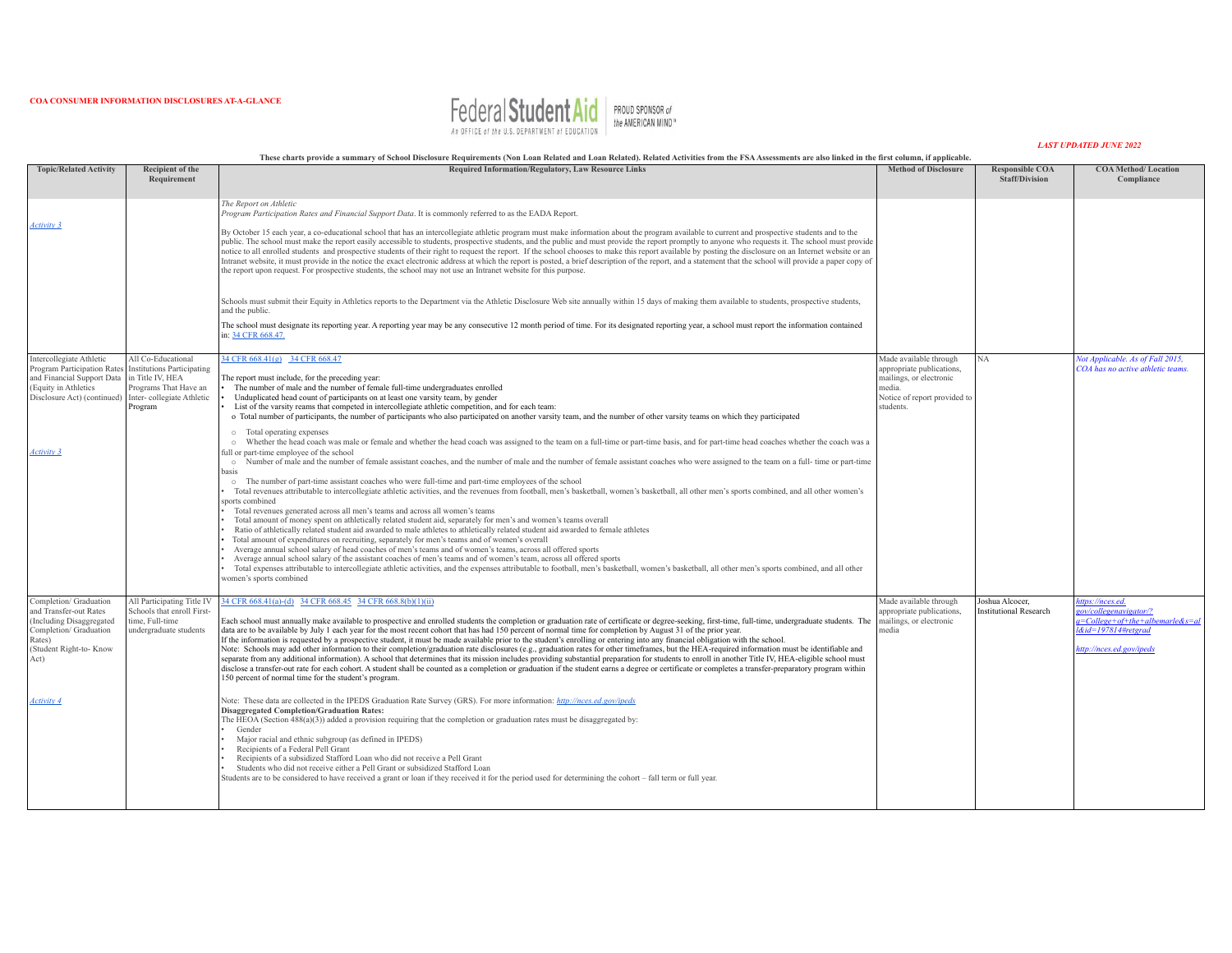

|                                                                                                                                                                                                   |                                                                                                            | These charts provide a summary of School Disclosure Requirements (Non Loan Related and Loan Related). Related Activities from the FSA Assessments are also linked in the first column, if applicable                                                                                                                                                                                                                                                                                                                                                                                                                                                                                                                                                                                                                                                                                                                                                                                                                                                                                                                                                                                                                                                                                                                                                                                                           |                                                                                                                                                                                                                   |                                                  |                                                                                                                                                                                                   |
|---------------------------------------------------------------------------------------------------------------------------------------------------------------------------------------------------|------------------------------------------------------------------------------------------------------------|----------------------------------------------------------------------------------------------------------------------------------------------------------------------------------------------------------------------------------------------------------------------------------------------------------------------------------------------------------------------------------------------------------------------------------------------------------------------------------------------------------------------------------------------------------------------------------------------------------------------------------------------------------------------------------------------------------------------------------------------------------------------------------------------------------------------------------------------------------------------------------------------------------------------------------------------------------------------------------------------------------------------------------------------------------------------------------------------------------------------------------------------------------------------------------------------------------------------------------------------------------------------------------------------------------------------------------------------------------------------------------------------------------------|-------------------------------------------------------------------------------------------------------------------------------------------------------------------------------------------------------------------|--------------------------------------------------|---------------------------------------------------------------------------------------------------------------------------------------------------------------------------------------------------|
| <b>Topic/Related Activity</b>                                                                                                                                                                     | Recipient of the<br>Requirement                                                                            | Required Information/Regulatory, Law Resource Links                                                                                                                                                                                                                                                                                                                                                                                                                                                                                                                                                                                                                                                                                                                                                                                                                                                                                                                                                                                                                                                                                                                                                                                                                                                                                                                                                            | <b>Method of Disclosure</b>                                                                                                                                                                                       | <b>Responsible COA</b><br><b>Staff/Division</b>  | <b>COA Method/ Location</b><br>Compliance                                                                                                                                                         |
| Completion/ Graduation<br>and Transfer-out Rates<br>(Including Disaggregated<br>Completion/ Graduation<br>Rates)<br>(Student Right-to-Know<br>Act)<br>(continued)<br><b>Activity 4</b>            | All Participating Title IV<br>Schools                                                                      | 34 CFR 668.41(a)-(d) 34 CFR 668.45 34 CFR 668.8(b)(1)(ii)<br>The disaggregated rates are to be disclosed only if the number of students in each group is sufficient to yield statistically reliable information and not reveal personally identifiable information<br>about an individual student. The requirement for disaggregation does not apply to 2-year degree-granting schools until academic year 2011-2012.<br>Exclusions:<br>Schools are allowed to exclude from completion/graduation or transfer-out rate calculations those students who leave school to serve in the Armed Forces, on official church missions, or with a<br>federal foreign aid service, or are deceased or totally and permanently disabled. The HEOA (Section 488(a)(2)) added a provision that applies to schools for which students who leave school to<br>serve in the Armed Forces, on official church missions, or with a recognized federal foreign aid service represent 20 percent or more of the certificate-or degree-seeking, full-time undergraduates<br>at the school Those schools may include the students who leave for such service in their completion/graduation rate calculation but allow for the time the students were not enrolled due to their<br>service by adding the time period the students were not enrolled due to their service to the 150 percent of normal time used in the calculations. | Made available through<br>appropriate publications,<br>mailings, or electronic<br>media                                                                                                                           | Joshua Alcocer,<br><b>Institutional Research</b> | ittps://nces.ed.<br>rov/collegenavigator/?<br>$=$ College+of+the+albemarle&s=a<br>&id=197814#retgrad                                                                                              |
| Placement in Employment                                                                                                                                                                           | All Participating Title IV                                                                                 | 34 CFR 668.41(d)                                                                                                                                                                                                                                                                                                                                                                                                                                                                                                                                                                                                                                                                                                                                                                                                                                                                                                                                                                                                                                                                                                                                                                                                                                                                                                                                                                                               | Made available through                                                                                                                                                                                            | N <sub>A</sub>                                   | ittp://www.albemarle.edu/st udent-                                                                                                                                                                |
| <b>Activity 4</b>                                                                                                                                                                                 | Schools                                                                                                    | Schools must make available to current and prospective students information regarding the placement in employment of, and types of employment obtained by, graduates of the school's degree or<br>certificate programs. Schools must identify the source of the placement information, and any timeframes and methodology associated with it. Under this provision, schools are not required to<br>calculate placement rates, but a school must disclose any<br>placement rates it calculates for the school or any program.                                                                                                                                                                                                                                                                                                                                                                                                                                                                                                                                                                                                                                                                                                                                                                                                                                                                                   | appropriate publications,<br>mailings, or electronic<br>media                                                                                                                                                     |                                                  | resources/student-consumer-<br>nformation/<br><b>North Carolina's Tool for Online</b><br><b>Workforce and Education Reporting</b><br><b>NC</b> Tower)<br>ttp://nctower.com/                       |
| <b>Job Placement Rates</b><br>Activity 4                                                                                                                                                          | All Participating Title IV<br>Schools Advertising Job<br>Placement Rates for<br><b>Student Recruitment</b> | 34 CFR 668.14(b)(10)<br>A school that advertises job placement rates as a means of recruiting students to enroll must make available to prospective students, at or before the time the prospective student applies for<br>enrollment:<br>The most recent available data concerning employment statistics and graduation statistics                                                                                                                                                                                                                                                                                                                                                                                                                                                                                                                                                                                                                                                                                                                                                                                                                                                                                                                                                                                                                                                                            | Information made available NA<br>to prospective students                                                                                                                                                          |                                                  | ttp://www.albemarle.edu/st udent-<br>resources/student-consumer-<br>nformation/<br><b>North Carolina's Tool for Online</b><br><b>Workforce and Education Reporting</b>                            |
|                                                                                                                                                                                                   |                                                                                                            | Any other information necessary to substantiate the truthfulness of the advertisements<br>Relevant state licensing requirements of the state in which the school is located for any job for which the course of instruction is designed to prepare students.                                                                                                                                                                                                                                                                                                                                                                                                                                                                                                                                                                                                                                                                                                                                                                                                                                                                                                                                                                                                                                                                                                                                                   |                                                                                                                                                                                                                   |                                                  | NС<br>Tower) http://nctower.com/                                                                                                                                                                  |
| Types of Graduate and<br>Professional Education in<br>Which the School's<br><b>Graduates Enroll</b><br>Activity 4                                                                                 | All Participating Title IV<br>Schools That have 4-Year<br>Degree Programs                                  | 34 CFR 668.41(d)<br>Schools must make available to current and prospective students information regarding the types of graduate and professional education in which graduates of the institution's 4-year degree<br>programs enroll. Schools must identify the source of the information, and any timeframes and methodology associated with it.                                                                                                                                                                                                                                                                                                                                                                                                                                                                                                                                                                                                                                                                                                                                                                                                                                                                                                                                                                                                                                                               | Made available through<br>appropriate publications,<br>mailings, or electronic<br>media                                                                                                                           | <b>NA</b>                                        | Not Applicable                                                                                                                                                                                    |
| <b>Retention Rate</b><br><b>Activity 4</b>                                                                                                                                                        | All Participating Title IV<br>Schools                                                                      | 34 CFR 668.41<br>Schools must make available to current and prospective students the retention rate of certificate or degree seeking, first-time, undergraduate students as reported to IPEDS.<br>This information is collected in the IPEDS Fall Enrollments Survey.<br>For more information:<br>http://nces.ed.gov/ipeds<br>If the retention rate information is requested by a prospective student, the information must be made available prior to the student's enrolling or entering into any financial obligation with the<br>school.                                                                                                                                                                                                                                                                                                                                                                                                                                                                                                                                                                                                                                                                                                                                                                                                                                                                   | Made available through<br>appropriate publications,<br>mailings, or<br>electronic media                                                                                                                           | Office of Planning,<br>Research, and Evaluation  | ittps://www.albemarle.edu/student-<br>resources/student-consumer-<br>nformation/#collapse28<br>ttps://nces.ed.<br>gov/collegenavigator/?<br>q=College+of+the+albemarle&s=al<br>&id=197814#retgrad |
| Security Report (Including<br>Crime Statistics, Timely<br>Warnings and Emergency<br>Notification, Crime Log,<br>and Emergency response<br>and Evacuation Procedures)<br><b>Activity 5</b>         | All Participating Title IV<br>Schools                                                                      | 34 CFR 668.41(a): 34 CFR 668.41(e) 34 CFR 668.46 34 CFR Part 668 Subpart D, Appendix A<br>Schools must distribute, by October 1 each year, a security report or a notice of the report to all current students and employees. If the school distributes the report by posting it on the school's<br>website, the school must provide a notice by October 1 that includes a statement of the report's availability, the exact electronic address, a brief description of the report's contents, and a statement<br>that the school will provide a paper copy upon request.<br>The school must provide a notice to prospective students and employees that includes a statement of the report's availability, a description of its contents, and an opportunity to request a copy. If<br>the report is posted on a website the notice must include the exact electronic address and a statement that the school will provide a paper copy of the report upon request.<br>A school may combine the publication of the security report and the fire safety report if the title of the combined report clearly states that both reports are included. If the security and fire safety<br>reports are published separately, each report must include information about how to access the other report.                                                                                                               | Report or notice of report<br>mailed or delivered to each<br>enrolled student and<br>employee<br>rospective students and<br>prospective employees<br>eceive notice of report and<br>receive report upon request   | Dennis Smith Campus<br>Safety and Security       | ttp://www.albemarle.edu/st_udent-<br>esources/campus-safety-security/<br>ittp://www.albemarle.edu/st udent-<br>resources/student-consumer-<br>nformation/                                         |
| Security Report (Including<br>Crime Statistics, Timely<br>Warnings and Emergency<br>Notification, Crime Log,<br>and Emergency response<br>and Evacuation Procedures)<br>(continued)<br>Activity 5 | All Participating Title IV<br>Schools                                                                      | 34 CFR 668.41(a); 34 CFR 668.41(e) 34 CFR 668.46 34 CFR Part 668 Subpart D, Appendix A<br>The report must contain information about:<br>The crime statistics required in 34 CFR 668.46(c)<br>A statement of policies regarding procedures for students and others to report criminal actions or other emergencies occurring on campus. This statement includes the school's policies<br>concerning its response to these reports, including:<br>o Policies for making timely warning reports to members of the campus community, as required by 34 CFR 668.46(e), regarding the occurrence of crimes described in 34 CFR 668.46(c)(1)<br>o Policies for preparing the annual disclosure of crime statistics<br>o A list of the titles of each person or organization to whom students and employees should report the criminal offenses described in 34 CFR 668.46(c)(1) for the purposes<br>of making timely warning reports and the annual statistical disclosure; and                                                                                                                                                                                                                                                                                                                                                                                                                                       | Report or notice of report<br>mailed or delivered to each<br>enrolled student and<br>employee<br>Prospective students and<br>prospective employees<br>receive notice of report and<br>receive report upon request | Dennis Smith Campus<br>Safety and Security       | ittp://www.albemarle.edu/st udent-<br>esources/campus-safety-security/<br>ttp://www.albemarle.edu/st udent-<br>resources/student-consumer-<br>nformation/                                         |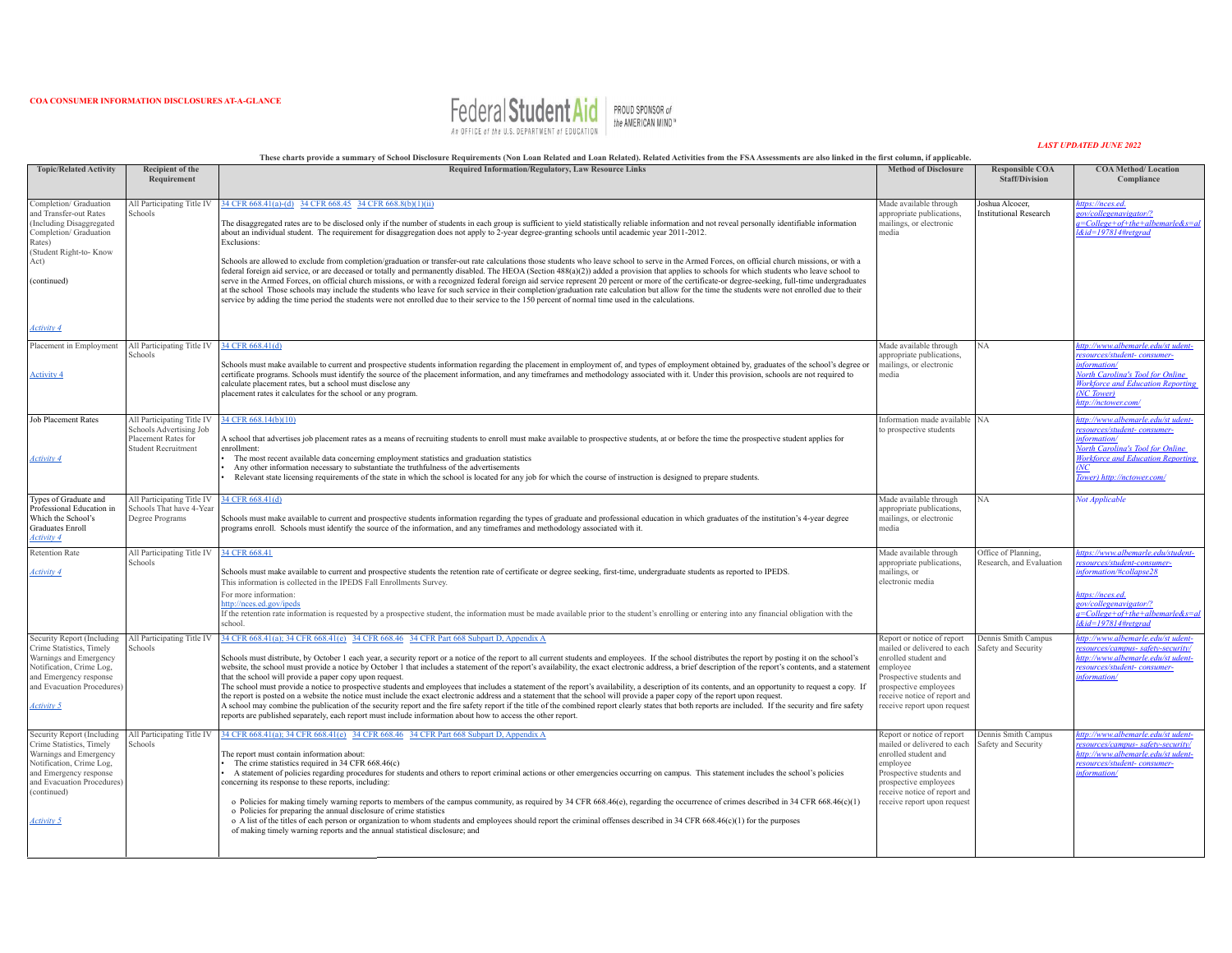

|                                                                                                                                                                                                          |                                        | These charts provide a summary of School Disclosure Requirements (Non Loan Related and Loan Related). Related Activities from the FSA Assessments are also linked in the first column, if applicable.                                                                                                                                                                                                                                                                                                                                                                                                                                                                                                                                                                                                                                                                                                                                                                                                                                                                                                                                                                                                                                                                                                                                                                                                                                                                                                                                                                                                                                                                                                                                                                                                                                                                                                                                                                                                                                                                                                                                                                                                                                                                                                                                                                                                                                                                                                                                                                                                                                                                                                                                                                                                                                                                                                                                                                                                                                                                                                                                                                                                                                                                                                                                                                                                                                                                                                                                                                                                                                                                                                                                                                                                                                                                                                                                                                                                                                                                                                                                                                                                                                                                                                                                       |                                                                                                                                                                                                                   |                                                 |                                                                                                                                                              |
|----------------------------------------------------------------------------------------------------------------------------------------------------------------------------------------------------------|----------------------------------------|---------------------------------------------------------------------------------------------------------------------------------------------------------------------------------------------------------------------------------------------------------------------------------------------------------------------------------------------------------------------------------------------------------------------------------------------------------------------------------------------------------------------------------------------------------------------------------------------------------------------------------------------------------------------------------------------------------------------------------------------------------------------------------------------------------------------------------------------------------------------------------------------------------------------------------------------------------------------------------------------------------------------------------------------------------------------------------------------------------------------------------------------------------------------------------------------------------------------------------------------------------------------------------------------------------------------------------------------------------------------------------------------------------------------------------------------------------------------------------------------------------------------------------------------------------------------------------------------------------------------------------------------------------------------------------------------------------------------------------------------------------------------------------------------------------------------------------------------------------------------------------------------------------------------------------------------------------------------------------------------------------------------------------------------------------------------------------------------------------------------------------------------------------------------------------------------------------------------------------------------------------------------------------------------------------------------------------------------------------------------------------------------------------------------------------------------------------------------------------------------------------------------------------------------------------------------------------------------------------------------------------------------------------------------------------------------------------------------------------------------------------------------------------------------------------------------------------------------------------------------------------------------------------------------------------------------------------------------------------------------------------------------------------------------------------------------------------------------------------------------------------------------------------------------------------------------------------------------------------------------------------------------------------------------------------------------------------------------------------------------------------------------------------------------------------------------------------------------------------------------------------------------------------------------------------------------------------------------------------------------------------------------------------------------------------------------------------------------------------------------------------------------------------------------------------------------------------------------------------------------------------------------------------------------------------------------------------------------------------------------------------------------------------------------------------------------------------------------------------------------------------------------------------------------------------------------------------------------------------------------------------------------------------------------------------------------------------------------|-------------------------------------------------------------------------------------------------------------------------------------------------------------------------------------------------------------------|-------------------------------------------------|--------------------------------------------------------------------------------------------------------------------------------------------------------------|
| <b>Topic/Related Activity</b>                                                                                                                                                                            | <b>Recipient of the</b><br>Requirement | <b>Required Information/Regulatory, Law Resource Links</b>                                                                                                                                                                                                                                                                                                                                                                                                                                                                                                                                                                                                                                                                                                                                                                                                                                                                                                                                                                                                                                                                                                                                                                                                                                                                                                                                                                                                                                                                                                                                                                                                                                                                                                                                                                                                                                                                                                                                                                                                                                                                                                                                                                                                                                                                                                                                                                                                                                                                                                                                                                                                                                                                                                                                                                                                                                                                                                                                                                                                                                                                                                                                                                                                                                                                                                                                                                                                                                                                                                                                                                                                                                                                                                                                                                                                                                                                                                                                                                                                                                                                                                                                                                                                                                                                                  | <b>Method of Disclosure</b>                                                                                                                                                                                       | <b>Responsible COA</b><br><b>Staff/Division</b> | <b>COA Method/Location</b><br>Compliance                                                                                                                     |
| Security Report (Including<br>Crime Statistics, Timely<br>Warnings and Emergency<br>Notification, Crime Log,<br>and Emergency response<br>and Evacuation Procedures)<br>(continued)<br><b>Activity 5</b> | All Participating Title IV<br>Schools  | o Policies or procedures for victims or witnesses to report crimes on a voluntary, confidential basis for inclusion in the annual disclosure of crime statistics<br>A statement of policies concerning security of and access to campus facilities, including campus residences and security considerations used in the maintenance of campus facilities<br>A statement of policies concerning campus law enforcement that:<br>o Addresses the enforcement authority and jurisdiction of security personnel<br>o Addresses the working relationship of campus security personnel with State and local police agencies, including:<br>Whether those security personnel have the authority to make arrests; and<br>Any agreements, such as written memoranda of understanding between the school and such agencies, for the investigation of alleged criminal offenses<br>Encourages accurate and prompt reporting of all crimes to the campus police and the appropriate police agencies, when the victim of a crime elects to, or is unable to, make such a report;<br>$\circ$<br>and<br>Describes procedures, if any, that encourage pastoral counselors and professional counselors, if and when they deem it appropriate, to inform the persons they are counseling of any<br>$\circ$<br>procedures to report crimes on a voluntary, confidential basis for including in the annual disclosure of crime statistics<br>A description of the type and frequency of programs designed to inform students and employees about campus security procedures and practices and to encourage students and employees to be<br>responsible for their own security and the security of others<br>34 CFR 668.41(a); 34 CFR 668.41(e) 34 CFR 668.46 34 CFR Part 668 Subpart D, Appendix A<br>A description of programs designed to inform students and employees about the prevention of crimes<br>A statement of policy concerning the monitoring and recording through local police agencies of criminal activity by students at noncampus locations of student organizations officially<br>recognized by the school, including student organizations with noncampus housing facilities<br>A statement of policy regarding the possession, use and sale of alcoholic beverages and enforcement of State underage drinking laws<br>A statement of policy regarding the possession, use, and sale of illegal drugs and enforcement of Federal and State drug laws<br>A description of any drug or alcohol-abuse education programs, as required under Section 120(a) through (d) of the HEA, otherwise known as the Drug-Free Schools and Communities Act of<br>1989. For the purpose of meeting this requirement, the school my cross-reference the materials the school uses to comply with Section 120(a) through (d) of the HEA<br>A statement of policy regarding the school's programs to prevent dating violence, domestic violence, sexual assault, and stalking, as defined in 34 CFR 668.46(a), and of procedures that<br>the school will follow when one of these crimes is reported. The statement must include:<br>A description of the school's educational programs and campaigns to promote the awareness of dating violence, domestic violence, sexual assault, and stalking, as required by 34 CFR 668.46<br>l o<br>۱û<br>Iо<br>Procedures victims should follow if a crime of dating violence, domestic violence, sexual assault, or stalking has occurred, including written information about:<br>The importance of preserving evidence that may assist in proving that the alleged criminal offense occurred or may be helpful in obtaining a protection order<br>How and to whom the alleged offense should be reported<br>Options about the involvement of law enforcement and campus authorities, including notification of the victim's option to:<br>Notify proper law enforcement authorities, including on-campus and local police<br>Be assisted by campus authorities in notifying law enforcement authorities if the victim so chooses<br>Decline to notify such authorities<br>Where applicable, the rights of victims and the school's responsibilities for orders of protection, "no-contact" orders, restraining orders, or similar lawful orders issued by a criminal, civil, or<br>tribal court or by the school | Report or notice of report<br>mailed or delivered to each<br>enrolled student and<br>employee<br>Prospective students and<br>prospective employees<br>receive notice of report and<br>receive report upon request | Dennis Smith Campus<br>Safety and Security      | http://www.albemarle.edu/st udent-<br>resources/campus-safety-security/<br>http://www.albemarle.edu/st_udent-<br>resources/student-consumer-<br>information/ |
| Security Report (Including<br>Crime Statistics, Timely<br>Warnings and Emergency<br>Notification, Crime Log,<br>and Emergency response<br>and Evacuation Procedures<br>(continued)<br>Activity 5         | All Participating Title IV<br>Schools  | 34 CFR 668.41(a); 34 CFR 668.41(e) 34 CFR 668.46 34 CFR Part 668 Subpart D, Appendix A<br>o Information about how the school will protect the confidentiality of victims and other necessary parties, including how the school will:<br>Complete publicly available recordkeeping, including Clery Act reporting and disclosures, without the inclusion of personally identifying information about the victim, as defined in Section<br>40002(a)(20) of the Violence Against Women Act of 1994 (42 U.S.C. 13925(a)(20))<br>Maintain as confidential any accommodations or protective measures provided to the victim, to the extent that maintaining such confidentiality would not impair the ability of the school to<br>provide the accommodations or protective measures<br>o A statement that the school will provide written notification to students and employees about existing counseling, health, mental health, victim advocacy, legal assistance, visa and immigration<br>assistance, student financial aid, and other services available for victims, both within the school and in the community<br>o A statement that the school will provide written notification to victims about options for, available assistance in, and how to request changes to academic, living,<br>transportation, and working situations or protective measures. The school must make such accommodations or provide such protective measures if the victim requests them and if they are<br>reasonably available, regardless of whether the victim chooses to report the crime to campus police or local law enforcement                                                                                                                                                                                                                                                                                                                                                                                                                                                                                                                                                                                                                                                                                                                                                                                                                                                                                                                                                                                                                                                                                                                                                                                                                                                                                                                                                                                                                                                                                                                                                                                                                                                                                                                                                                                                                                                                                                                                                                                                                                                                                                                                                                                                                                                                                                                                                                                                                                                                                                                                                                                                                                                                                                                       | Report or notice of report<br>mailed or delivered to each<br>enrolled student and<br>employee Prospective<br>students and prospective<br>employees receive notice of<br>report and receive report<br>upon request | Dennis Smith Campus<br>Safety and Security      | http://www.albemarle.edu/st udent-<br>resources/campus-safety-security/<br>http://www.albemarle.edu/st udent-<br>resources/student-consumer-<br>information/ |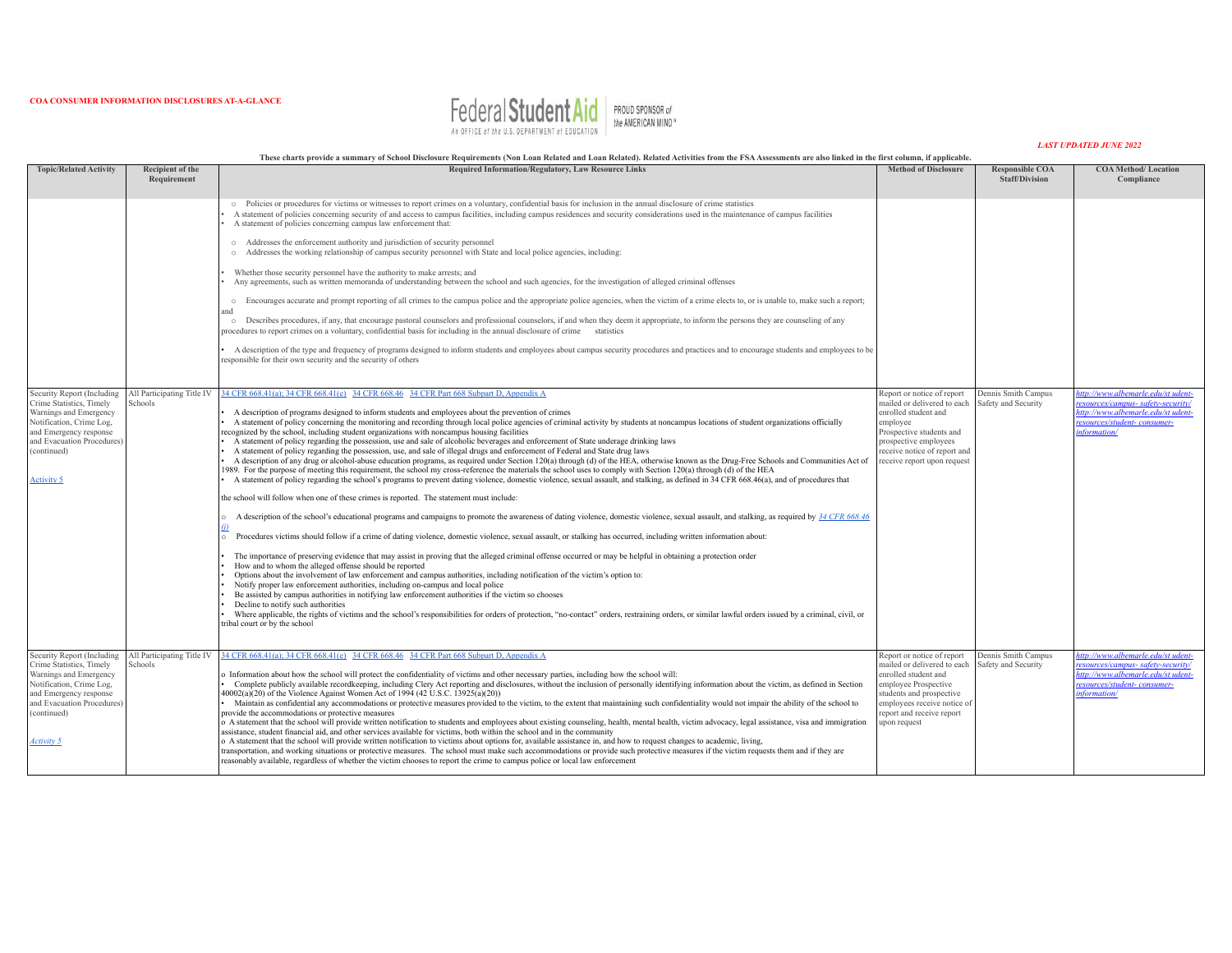

|                                                                                                                                                                                                   |                                       |                                                                                                                                                                                                                                                                                                                                                                                                                                                                                                                                                                                                                                                                                                                                                                                                                                                                                                                                                                                                                                                                                                                                                                                                                                                                                                                                                                                                                                                                                                                                                                                                                                                                                                                                                                                                                                                                                                                                                                                                                         |                                                                                                 |                                                 | <b>LAST UPDATED JUNE 2022</b>                                                                                                                                                                                                                                                         |
|---------------------------------------------------------------------------------------------------------------------------------------------------------------------------------------------------|---------------------------------------|-------------------------------------------------------------------------------------------------------------------------------------------------------------------------------------------------------------------------------------------------------------------------------------------------------------------------------------------------------------------------------------------------------------------------------------------------------------------------------------------------------------------------------------------------------------------------------------------------------------------------------------------------------------------------------------------------------------------------------------------------------------------------------------------------------------------------------------------------------------------------------------------------------------------------------------------------------------------------------------------------------------------------------------------------------------------------------------------------------------------------------------------------------------------------------------------------------------------------------------------------------------------------------------------------------------------------------------------------------------------------------------------------------------------------------------------------------------------------------------------------------------------------------------------------------------------------------------------------------------------------------------------------------------------------------------------------------------------------------------------------------------------------------------------------------------------------------------------------------------------------------------------------------------------------------------------------------------------------------------------------------------------------|-------------------------------------------------------------------------------------------------|-------------------------------------------------|---------------------------------------------------------------------------------------------------------------------------------------------------------------------------------------------------------------------------------------------------------------------------------------|
| <b>Topic/Related Activity</b>                                                                                                                                                                     | Recipient of the<br>Requirement       | These charts provide a summary of School Disclosure Requirements (Non Loan Related and Loan Related). Related Activities from the FSA Assessments are also linked in the first column, if applicable.<br><b>Required Information/Regulatory, Law Resource Links</b>                                                                                                                                                                                                                                                                                                                                                                                                                                                                                                                                                                                                                                                                                                                                                                                                                                                                                                                                                                                                                                                                                                                                                                                                                                                                                                                                                                                                                                                                                                                                                                                                                                                                                                                                                     | <b>Method of Disclosure</b>                                                                     | <b>Responsible COA</b><br><b>Staff/Division</b> | <b>COA Method/Location</b><br>Compliance                                                                                                                                                                                                                                              |
|                                                                                                                                                                                                   |                                       | An explanation of the procedures for school disciplinary action in cases of alleged dating violence, domestic violence, sexual assault, or stalking, as required by 34 CFR 668.46(k)<br>A statement that, when a student or employee reports to the school that the student or employee has been a victim of dating violence, domestic violence, sexual assault, or stalking, whether the<br>offense occurred on or off campus, the school will provide the student or employee a written explanation of the student's or employee's rights and options as described in $\frac{34 \text{ CFR } 668.46 \text{ (b)}(11)}{24 \text{ CFR } 668.46 \text{ (b$<br>(ii) through (vi)<br>A statement advising the campus community where law enforcement agency information provided by a State under section 121 of the Adam Walsh Child Protection and Safety Act of 2006<br>(42 U.S.C. 16921), concerning registered sex offenders may be obtained, such as the law enforcement office of the school, a local law enforcement agency with jurisdiction for the campus, or a<br>computer network address<br>A statement of policy regarding emergency response and evacuation procedures, as required by<br>34 CFR 668.46(g)<br>A statement of policy regarding missing student notification procedures, as required by 34 CFR 668.46(h)                                                                                                                                                                                                                                                                                                                                                                                                                                                                                                                                                                                                                                                                                      |                                                                                                 |                                                 |                                                                                                                                                                                                                                                                                       |
| Security Report (Including<br>Crime Statistics, Timely<br>Warnings and Emergency<br>Notification, Crime Log,<br>and Emergency response<br>and Evacuation Procedures)<br>(continued)<br>Activity 5 | All Participating Title IV<br>Schools | 34 CFR 668.41(a); 34 CFR 668.41(e) 34 CFR 668.46 34 CFR Part 668 Subpart D, Appendix A<br>Timely Warning and Emergency Notification:<br>Your school must, in a manner that is timely and that withholds as confidential the names and other identifying information of victims, as defined in section 40002(a)(20) of the Violence Against<br>Women Act of 1994 (U.S.C.13925(a)(20)) and that will aid in the prevention of similar crimes, report to the campus community on the following crimes:<br>Criminal homicide<br>o Murder and nonnegligent manslaughter<br>o Negligent Manslaughter<br>Sex Offenses<br>o Rape<br>o Fondling<br>o Incest<br>o Statutory rape<br>Robbery<br>Aggravated assault<br>Burglary<br>Motor vehicle theft<br>Arson<br>Arrests and referrals for disciplinary actions, including:<br>o Arrests for liquor law violations, drug law violations, and illegal weapons possession<br>$\circ$ Persons not included in 34 CFR 668.46(c)(1)(ii)(A) who were referred to campus disciplinary action for liquor law violations, drug law violations, and illegal weapons possession                                                                                                                                                                                                                                                                                                                                                                                                                                                                                                                                                                                                                                                                                                                                                                                                                                                                                                              | Report provided to students<br>and employees                                                    | Dennis Smith Campus<br>Safety and Security      | ittp://www.albemarle.edu/st_udent-<br>resources/campus-safety-security<br>http://www.albemarle.edu/st udent<br>resources/student-consumer-<br>information/                                                                                                                            |
| Security Report (Including<br>Crime Statistics. Timely<br>Warnings and Emergency<br>Notification, Crime Log,<br>and Emergency response<br>and Evacuation Procedures)<br>(continued)<br>Activity 5 | All Participating Title IV<br>Schools | 34 CFR 668.41(a); 34 CFR 668.41(e) 34 CFR 668.46 34 CFR Part 668 Subpart D, Appendix A<br>Timely Warning and Emergency Notification (continued):<br>Hate crimes, including:<br>o The number of each type of crime in 34 CFR $668.46(c)(1)(i)$ that are determined to be hate crimes<br>o The number of the following crimes that are determined to be hate crimes:<br>Larceny-theft<br>Simple assault<br>Intimidation<br>Destruction/damage/vandalism of property<br>o Dating violence, domestic violence, and stalking as defined in 34 CFR 668.46(a)<br>Crimes that are reported to campus security authorities as defined under the school's statement of current campus policies pursuant to 34 CFR 668.46(b)(2) or local police agencies<br>Crimes that are considered by the school to represent a threat to students and employees<br>The school is NOT required to provide a timely warning with respect to crimes reported to a pastoral or professional counselor<br>If there is an immediate threat to the health or safety of students or employees occurring on campus, as described in 34 CFR 668.46( $g$ )(1), the school must follow its emergency notification<br>procedures. A school that follows its emergency notification procedures is not required to issue a timely warning based on the same circumstances; however, the school must provide adequate<br>follow-up information to the community as needed.<br>Crime Log:<br>If your school maintains a campus police or security department, it must maintain a written, easily understood daily crime log that records, by the date the crime was reported, any crime that<br>occurred within its Clery geography, as described in paragraph (ii) of the definition of Clery geography in paragraph (a) of 34 CFR 668.46, and that is reported to the campus police or the campus<br>security department. This log must include:<br>The nature, date, time, and general location of each crime<br>The disposition of the complaint, if known | Report provided to students Dennis Smith Campus<br>and employees.<br>Open For Public Inspection | Safety and Security                             | http://www.albemarle.edu/st udent-<br>resources/campus-safety-security/<br>http://www.albemarle.edu/st_udent-<br>resources/student-consumer-<br>information/<br>Daily Crime Log: http://www.<br>albemarle.edu/st udent-<br>resources/campus-safety-<br>security/public-safety-report/ |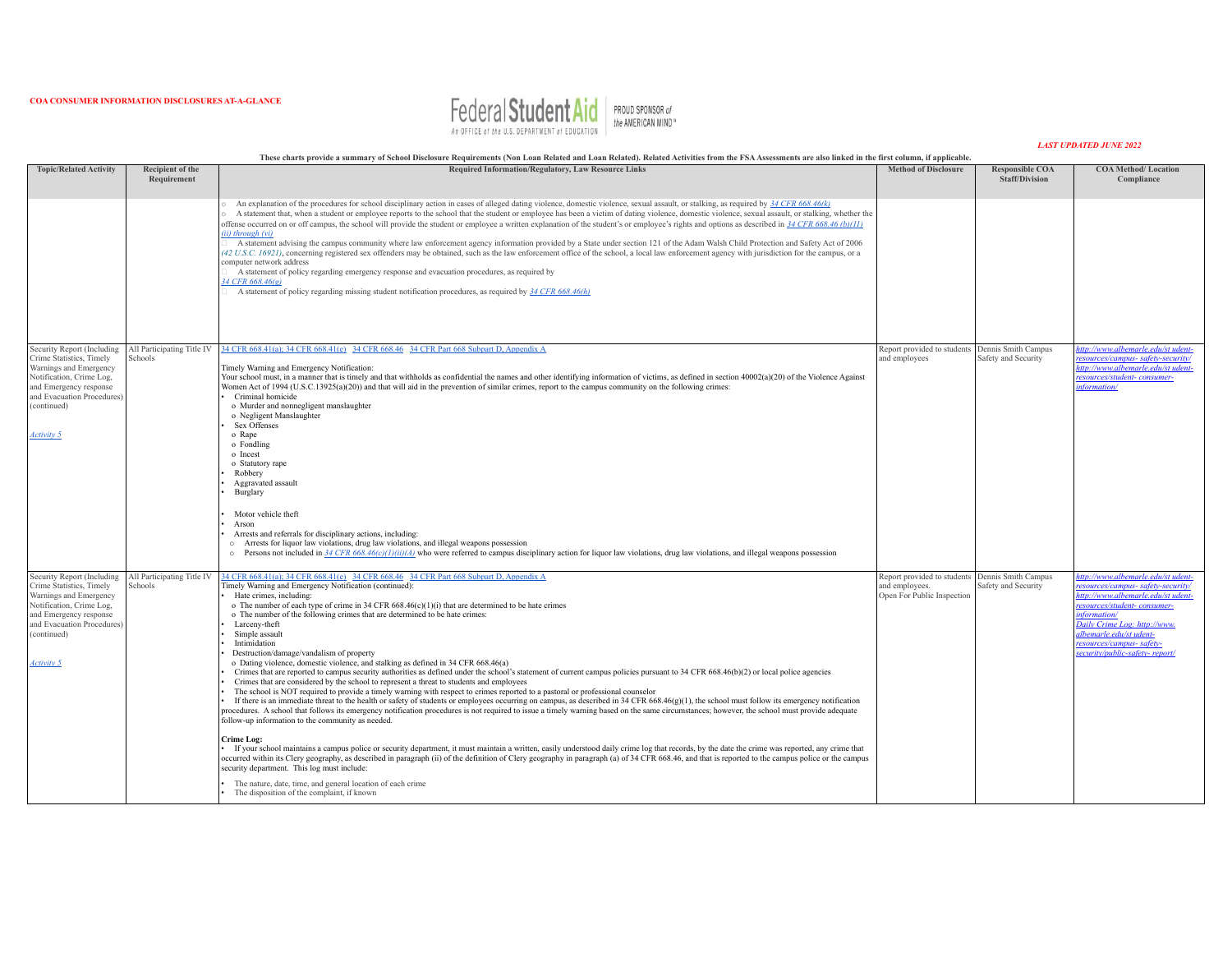

| These charts provide a summary of School Disclosure Requirements (Non Loan Related and Loan Related). Related Activities from the FSA Assessments are also linked in the first column, if applicable.    |                                                                                            |                                                                                                                                                                                                                                                                                                                                                                                                                                                                                                                                                                                                                                                                                                                                                                                                                                                                                                                                                                                                                                                                                                                                                                                                                                                                                                                                                                                                                                                                                                                                                                                                                                                                                                                                                                                                                                                                                                                                                                                                      |                                                                                                                                                                                                                                                 |                                                 |                                                                         |  |
|----------------------------------------------------------------------------------------------------------------------------------------------------------------------------------------------------------|--------------------------------------------------------------------------------------------|------------------------------------------------------------------------------------------------------------------------------------------------------------------------------------------------------------------------------------------------------------------------------------------------------------------------------------------------------------------------------------------------------------------------------------------------------------------------------------------------------------------------------------------------------------------------------------------------------------------------------------------------------------------------------------------------------------------------------------------------------------------------------------------------------------------------------------------------------------------------------------------------------------------------------------------------------------------------------------------------------------------------------------------------------------------------------------------------------------------------------------------------------------------------------------------------------------------------------------------------------------------------------------------------------------------------------------------------------------------------------------------------------------------------------------------------------------------------------------------------------------------------------------------------------------------------------------------------------------------------------------------------------------------------------------------------------------------------------------------------------------------------------------------------------------------------------------------------------------------------------------------------------------------------------------------------------------------------------------------------------|-------------------------------------------------------------------------------------------------------------------------------------------------------------------------------------------------------------------------------------------------|-------------------------------------------------|-------------------------------------------------------------------------|--|
| <b>Topic/Related Activity</b>                                                                                                                                                                            | Recipient of the<br>Requirement                                                            | <b>Required Information/Regulatory, Law Resource Links</b>                                                                                                                                                                                                                                                                                                                                                                                                                                                                                                                                                                                                                                                                                                                                                                                                                                                                                                                                                                                                                                                                                                                                                                                                                                                                                                                                                                                                                                                                                                                                                                                                                                                                                                                                                                                                                                                                                                                                           | <b>Method of Disclosure</b>                                                                                                                                                                                                                     | <b>Responsible COA</b><br><b>Staff/Division</b> | <b>COA Method/ Location</b><br>Compliance                               |  |
| Security Report (Including<br>Crime Statistics, Timely<br>Warnings and Emergency<br>Notification, Crime Log,<br>and Emergency response<br>and Evacuation Procedures)<br>(continued)<br>Activity 5        | All Participating Title IV<br>Schools                                                      | 34 CFR 668.41(a); 34 CFR 668.41(e) 34 CFR 668.46 34 CFR Part 668 Subpart D, Appendix A<br>Crime Log (continued):<br>The school must make an entry or an addition to an entry to the log within two business days, as defined in 34 CFR 668.46(a), of the report of the information to the campus security<br>department, unless that disclosure is prohibited by law or would jeopardize the confidentiality of the victim<br>The school may withhold information required under 34 CFR 668.46(f)(1) and (2) if there is clear and convincing evidence that the release of the information would:<br>Jeopardize an ongoing criminal investigation or the safety of an individual<br>Cause a suspect to flee or evade detection<br>Result in the destruction of evidence<br>The school must disclose any information withheld under $34$ CFR 668.46(f)(3) once the adverse effect described in that paragraph is no longer likely to occur<br>The school may withhold under 34 CFR $668.46(f)(2)$ and (3) only that information that would cause the adverse effects described in that section<br>The school must make the crime log for the most recent 60-day period open to public inspection during normal business hours. The school must make any portion of the log older than 60 days<br>available within two business days of a request for public inspection<br><b>Emergency Response and Evacuation Procedures:</b><br>The school must include a statement of policy regarding emergency and response evacuation in the annual security report. This statement must include:                                                                                                                                                                                                                                                                                                                                                                                                               | Open For Public Inspection<br>Report or notice of report<br>mailed or delivered to each<br>enrolled student and<br>employee<br>Prospective students and<br>prospective employees<br>receive notice of report and<br>receive report upon request | Dennis Smith Campus<br>Safety and Security      | http://www.albemarle.edu/st_udent-<br>resources/campus-safety-security/ |  |
|                                                                                                                                                                                                          |                                                                                            | The procedures the school will use to immediately notify campus community upon confirmation of a significant emergency or dangerous situation involving an immediate threat to the health<br>or safety of students or employees occurring on the campus.                                                                                                                                                                                                                                                                                                                                                                                                                                                                                                                                                                                                                                                                                                                                                                                                                                                                                                                                                                                                                                                                                                                                                                                                                                                                                                                                                                                                                                                                                                                                                                                                                                                                                                                                             |                                                                                                                                                                                                                                                 |                                                 |                                                                         |  |
| Security Report (Including<br>Crime Statistics, Timely<br>Warnings and Emergency<br>Notification, Crime Log,<br>and Emergency response<br>and Evacuation Procedures)<br>(continued)<br><b>Activity 5</b> | All Participating Title IV<br>Schools                                                      | 34 CFR 668.41(a); 34 CFR 668.41(e) 34 CFR 668.46 34 CFR Part 668 Subpart D, Appendix A<br><b>Emergency Response and Evacuation Procedures (Continued):</b><br>A description of the process the school will use to:<br>o Confirm that there is a significant emergency or dangerous situation as described in 34 CFR 668.46(g)(1)<br>o Determine appropriate segment(s) of campus community to receive a notification<br>o Determine the content of the notification<br>o Initiate the notification system<br>A statement that the school will (w/o delay and taking into account the safety of the community) determine the content of the notification system, unless issuing s notification will, in the<br>professional judgment of responsible authorities, compromise efforts to assist a victim or to contain, respond to, or otherwise mitigate the emergency<br>A list of the titles of the person or persons or organization or organizations responsible for carrying out the actions described in 34 CFR 668.46(g)(2)<br>The school's procedures for disseminating emergency information to the larger community<br>The school's procedures to test the emergency response and evacuation procedures on at least an annual basis, including:<br>o Tests that may be announced or unannounced<br>o Publicizing its emergency response and evacuation procedures in conjunction with at least one test per calendar year<br>o Documenting, for each test, a description of the exercise, the date, time, and whether it was announced or unannounced                                                                                                                                                                                                                                                                                                                                                                                                                                        | Report or notice of report<br>mailed or delivered to each<br>enrolled student and<br>employee Prospective<br>students and prospective<br>employees receive notice of<br>report and receive report<br>upon request                               | Dennis Smith Campus<br>Safety and Security      | http://www.albemarle.edu/st udent-<br>esources/campus- safety-security  |  |
| Security Report-Missing<br>Person Notification Policy<br><b>Activity 5</b>                                                                                                                               | Schools That Participate<br>in Title IV, HEA<br>Programs and Provide<br>On- Campus Housing | 34 CFR 668.41(a); 34 CFR 668.41(e) 34 CFR 668.46 34 CFR Part 668 Subpart D, Appendix A<br>A school that provides any on-campus student housing facility must include a statement of policy regarding missing student notification procedures for students who reside in on-campus housing<br>in its annual security report. The statement must:<br>Indicate a list of titles of the persons or organizations to which students, employees, or other individuals should report that a student has been missing for 24 hours<br>Require that any missing student report must be referred immediately to the school's police or campus security department, or, in the absence of an institutional police or campus security<br>department, to the local law enforcement agency that has jurisdiction in the area<br>Contain an option for each student to identify a contact person or persons whom the school shall notify within 24 hours of the determination that the student is missing, if the student has been<br>determined missing by the institutional police or campus security department, or the local law enforcement agency<br>Advise students that their contact information will be registered confidentially, that this information will be accessible only to authorized campus officials, and that it may not be disclosed,<br>except to law enforcement personnel in furtherance of a missing person investigation<br>Advise students that if they are under 18 years of age and not emancipated, the school must notify a custodial parent or guardian within 24 hours of the determination that the student is<br>missing, in addition to notifying any additional contact person designated by the student<br>Advise students that the school will notify the local law enforcement agency within 24 hours of the determination that the student is missing, unless the local law enforcement agency was the<br>entity that made the determination that the student is missing | Information distributed in<br>annual security report                                                                                                                                                                                            | Dennis Smith Campus<br>Safety and Security      | Not Applicable                                                          |  |
| Security Report-Programs<br>to prevent dating violence,<br>domestic violence, sexual<br>assault, and<br>stalking Policy<br><b>Activity 5</b>                                                             | All Participating Title IV<br>Schools                                                      | 34 CFR 668.46(b)(11): 34 CFR 668.46(i)<br>As required by 34 CFR 668.46(b)(11), a school must include in its annual security report a statement of policy that addresses the school's programs to prevent dating violence, domestic violence,<br>sexual assault, and stalking.<br>The statement must include:                                                                                                                                                                                                                                                                                                                                                                                                                                                                                                                                                                                                                                                                                                                                                                                                                                                                                                                                                                                                                                                                                                                                                                                                                                                                                                                                                                                                                                                                                                                                                                                                                                                                                         | Information distributed in<br>annual security report                                                                                                                                                                                            | Dennis Smith Campus<br>Safety and Security      | http://www.albemarle.edu/st udent-<br>resources/campus-safety-security/ |  |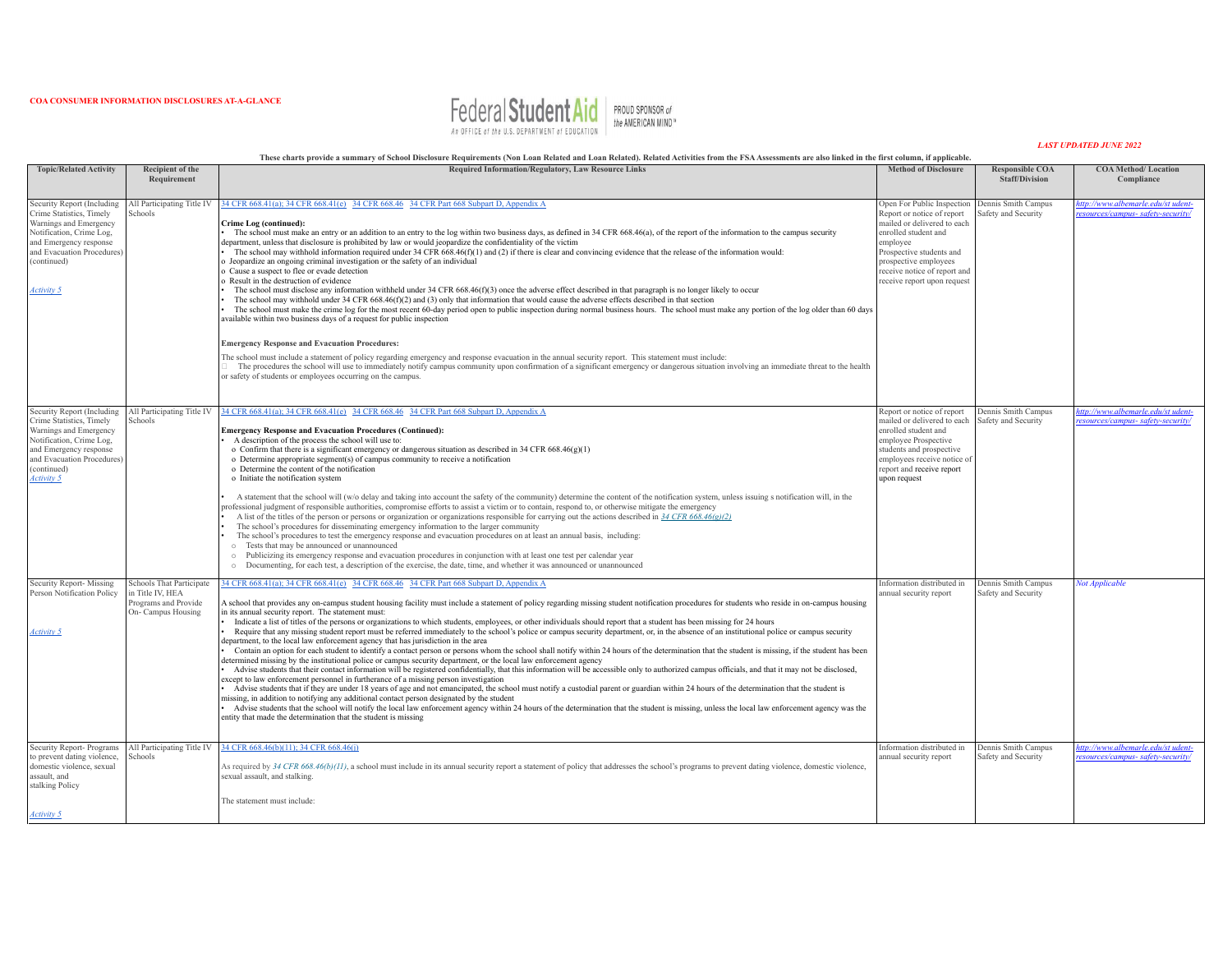

| These charts provide a summary of School Disclosure Requirements (Non Loan Related and Loan Related). Related Activities from the FSA Assessments are also linked in the first column, if applicable.                    |                                                                                                                   |                                                                                                                                                                                                                                                                                                                                                                                                                                                                                                                                                                                                                                                                                                                                                                                                                                                                                                                                                                                                                                                                                                                                                                                                                                                                                                                                                                                                                                                                                                                                                                                                                                                                                                                                                                                                                                                                                                                                                                                                                                                                                                                                                                                                                                                                                                                                                                                                                                   |                                                                                                    |                                                 |                                                                         |  |  |
|--------------------------------------------------------------------------------------------------------------------------------------------------------------------------------------------------------------------------|-------------------------------------------------------------------------------------------------------------------|-----------------------------------------------------------------------------------------------------------------------------------------------------------------------------------------------------------------------------------------------------------------------------------------------------------------------------------------------------------------------------------------------------------------------------------------------------------------------------------------------------------------------------------------------------------------------------------------------------------------------------------------------------------------------------------------------------------------------------------------------------------------------------------------------------------------------------------------------------------------------------------------------------------------------------------------------------------------------------------------------------------------------------------------------------------------------------------------------------------------------------------------------------------------------------------------------------------------------------------------------------------------------------------------------------------------------------------------------------------------------------------------------------------------------------------------------------------------------------------------------------------------------------------------------------------------------------------------------------------------------------------------------------------------------------------------------------------------------------------------------------------------------------------------------------------------------------------------------------------------------------------------------------------------------------------------------------------------------------------------------------------------------------------------------------------------------------------------------------------------------------------------------------------------------------------------------------------------------------------------------------------------------------------------------------------------------------------------------------------------------------------------------------------------------------------|----------------------------------------------------------------------------------------------------|-------------------------------------------------|-------------------------------------------------------------------------|--|--|
| <b>Topic/Related Activity</b>                                                                                                                                                                                            | Recipient of the<br>Requirement                                                                                   | <b>Required Information/Regulatory, Law Resource Links</b>                                                                                                                                                                                                                                                                                                                                                                                                                                                                                                                                                                                                                                                                                                                                                                                                                                                                                                                                                                                                                                                                                                                                                                                                                                                                                                                                                                                                                                                                                                                                                                                                                                                                                                                                                                                                                                                                                                                                                                                                                                                                                                                                                                                                                                                                                                                                                                        | <b>Method of Disclosure</b>                                                                        | <b>Responsible COA</b><br><b>Staff/Division</b> | <b>COA Method/Location</b><br>Compliance                                |  |  |
|                                                                                                                                                                                                                          |                                                                                                                   | A description of the school's primary prevention and awareness programs for all incoming students and new employees, which must include:<br>$\circ$ A statement that the school prohibits the crimes of dating violence, domestic violence, sexual assault, and stalking, as those terms are defined in 34 CFR 668.46(a)<br>o The definition of "dating violence," "domestic violence," "sexual assault," and "stalking" in the applicable jurisdiction<br>o The definition of "consent," in reference to sexual activity, in the applicable jurisdiction<br>o A description of safe and positive options for bystander intervention<br>o Information on risk reduction<br>$\circ$ The information described in 34 CFR 668.46(b)(11) and (k)(2)<br>A description of the school's ongoing prevention and awareness campaigns for students and employees, including information described in 34 CFR 668.46(j)(1)(i)(A) through F<br>Other required information:<br>The school must ensure that the proper implementation of Awareness programs, Bystander intervention, Ongoing prevention and awareness campaigns, Primary prevention programs, and<br>Risk reduction is done according to the definitions outlined in 34 CFR 668.46(j)(2)(i)-(v)<br>The school's programs to prevent dating violence, domestic violence, sexual assault, and stalking must include, at a minimum, the information described in 34 CFR 668.46(j)(1)                                                                                                                                                                                                                                                                                                                                                                                                                                                                                                                                                                                                                                                                                                                                                                                                                                                                                                                                                                                                |                                                                                                    |                                                 |                                                                         |  |  |
| Institutional disciplinary<br>action in cases of alleged<br>dating violence,<br>domestic violence, sexual<br>assault or stalking<br>Information for Crime<br>Victims about Disciplinary<br>Proceedings<br>Activity 5     | All Participating Title IV<br>Schools                                                                             | 34 CFR 668.46(k)<br>As required in 34 CFR 668.46 (b)(11)(vi), the school must include in its annual security report a clear<br>statement of policy that addresses the procedures for institutional disciplinary action in cases of alleged dating violence, domestic violence, sexual assault, or stalking as defined in 34 CFR 668.46<br>$(a)$ that:<br>Describes each type of disciplinary proceeding used by the school; the steps, anticipated timelines, and decision-making process for each type of disciplinary proceeding; how to file a<br>disciplinary complaint; and how the school determines which type of proceeding to use based on the circumstances of an allegation of dating violence, domestic violence, sexual assault, or<br>stalking<br>Describes the standard of evidence that will be used during any institutional disciplinary proceeding arising from an allegation of dating violence, domestic violence, sexual assault, or stalking<br>Lists all of the possible sanctions that the school may impose following the results of any institutional disciplinary proceeding for an allegation of dating violence, domestic violence, sexual<br>ssault, or stalking<br>Describes the range of protective measures that the school may offer to the victim following an allegation of dating violence, domestic violence, sexual assault, or stalking<br>Provides that the proceedings will:<br>Include a prompt, fair, and impartial process from the initial investigation to the final result<br>Be conducted by officials who, at a minimum, receive annual training on the issues related to dating violence, domestic violence, sexual assault, and stalking and on how to conduct an<br>investigation and hearing process that protects the safety of victims and promotes accountability<br>Provide the accuser and the accused with the same opportunities to have others present during any institutional disciplinary proceeding, including the opportunity to be accompanied to any<br>related meeting or proceeding by the advisor of their choice<br>Not limit the choice of advisor or presence for either the accuser or the accused in any meeting or institutional disciplinary proceeding; however the school may establish restrictions regarding<br>the extent to which the advisor may participate in the proceedings, as long as the restrictions apply equally to both parties | Information distributed in<br>annual security report<br>Information provided to<br>victim of crime | Dennis Smith Campus<br>Safety and Security      | http://www.albemarle.edu/st udent-<br>resources/campus-safety-security/ |  |  |
| Institutional disciplinary<br>action in cases of alleged<br>dating violence, domestic<br>violence, sexual assault or<br>stalking Information for<br>Crime Victims about<br><b>Disciplinary Proceedings</b><br>Activity 5 | All Participating Title IV<br>Schools                                                                             | 34 CFR 668.46(k)<br>An institution must provide simultaneous notification, in writing, to both the accuser and the accused, of:<br>The result of any institutional disciplinary proceeding that arises from an allegation of dating violence, domestic violence, sexual assault, or stalking<br>The school's procedures for the accused and the victim to appeal the result of the institutional disciplinary proceeding, if such procedures are available<br>Any change to the result<br>When such results become final                                                                                                                                                                                                                                                                                                                                                                                                                                                                                                                                                                                                                                                                                                                                                                                                                                                                                                                                                                                                                                                                                                                                                                                                                                                                                                                                                                                                                                                                                                                                                                                                                                                                                                                                                                                                                                                                                                          | Information distributed in<br>annual security report<br>Information provided to<br>victim of crime | Dennis Smith Campus<br>Safety and Security      | http://www.albemarle.edu/st udent-<br>resources/campus-safety-security/ |  |  |
| Privacy of Student Records<br>- Family Educational<br>Rights and Privacy Act<br>(FERPA)<br>Activity 6                                                                                                                    | Schools Receiving Funds<br>for any U.S. Department<br>of Education Program<br>including student<br>financial aid) | 34 CFR 668.41(c) 34 CFR Part 99<br>Each school must annually provide a notice to all enrolled students about:<br>The right to review their educational records, to request amendment of records, to consent to disclosures or personally identifiable information, and to file complaints with the U.S. Department<br>of Education<br>Procedures for reviewing educational records and requesting amendment of records<br>If applicable, information about the school's policy regarding disclosures to school officials with a legitimate educational interest in the educational records.<br>In order to disclose directory information without prior consent, a school must provide to students a notice of directory information that includes:<br>The types of information the school has designated as directory information<br>The student's right to refuse to allow any or all such information about the student to be designated as directory information, and the time period the student has for notifying the school in<br>writing                                                                                                                                                                                                                                                                                                                                                                                                                                                                                                                                                                                                                                                                                                                                                                                                                                                                                                                                                                                                                                                                                                                                                                                                                                                                                                                                                                                  | Any means reasonably<br>likely to inform students of<br>their rights                               | Andrea Dance Registrar<br>(SSEM)                | https://www.albemarle.edu/student-<br>resources/advising/ferpa/         |  |  |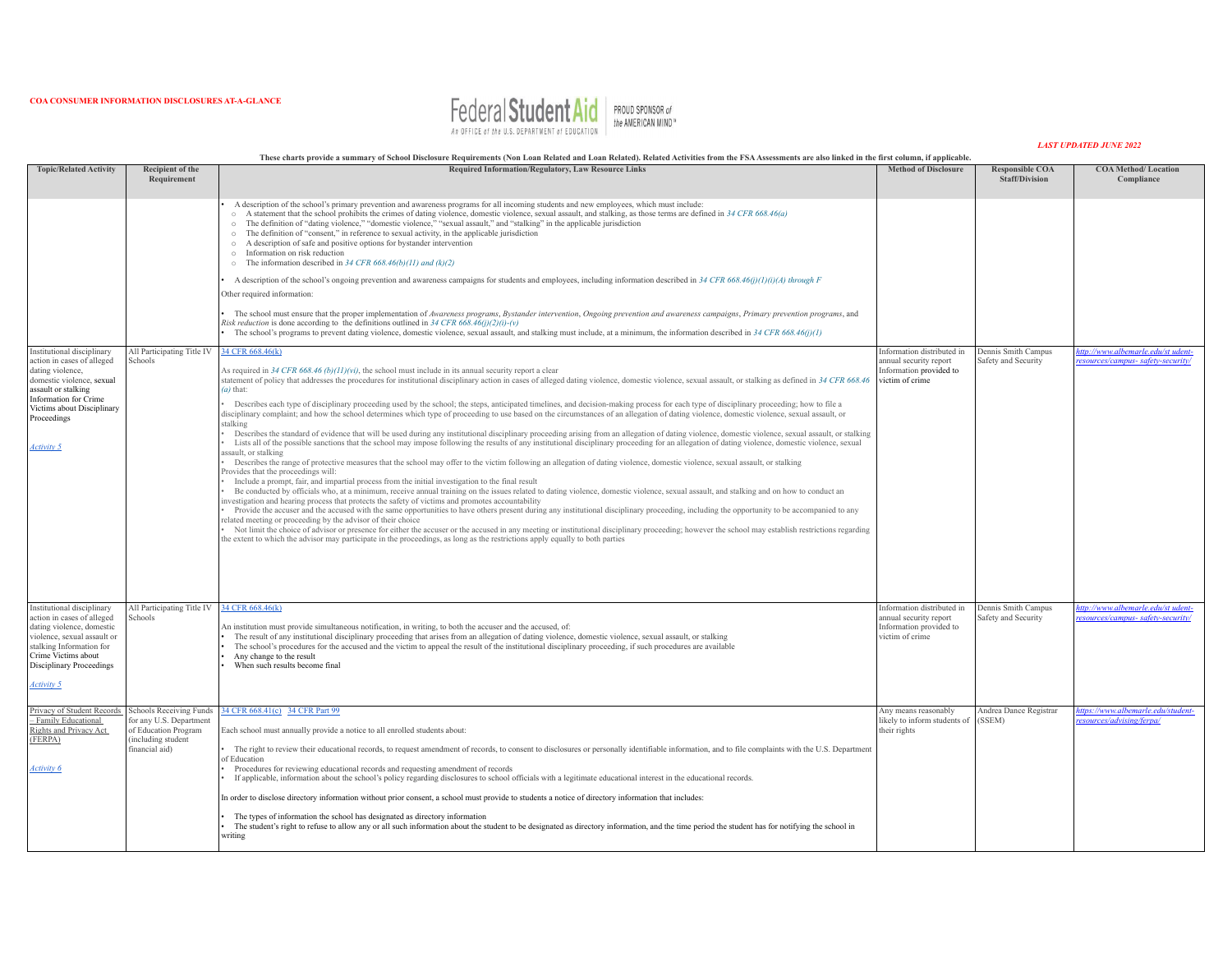

|                                                 | These charts provide a summary of School Disclosure Requirements (Non Loan Related and Loan Related). Related Activities from the FSA Assessments are also linked in the first column, if applicable. |                                                                                                                                                                                                                                                                                                                                                                                                                                                                                                                                                                                                                                                                                                                                                                                                                                                                                                                                                                                                                                                                                                                                                                                                                                                                                                                                                                             |                                                                                                                                                                                                             |                                                                                                     |                                                                                                                                                                                  |  |  |
|-------------------------------------------------|-------------------------------------------------------------------------------------------------------------------------------------------------------------------------------------------------------|-----------------------------------------------------------------------------------------------------------------------------------------------------------------------------------------------------------------------------------------------------------------------------------------------------------------------------------------------------------------------------------------------------------------------------------------------------------------------------------------------------------------------------------------------------------------------------------------------------------------------------------------------------------------------------------------------------------------------------------------------------------------------------------------------------------------------------------------------------------------------------------------------------------------------------------------------------------------------------------------------------------------------------------------------------------------------------------------------------------------------------------------------------------------------------------------------------------------------------------------------------------------------------------------------------------------------------------------------------------------------------|-------------------------------------------------------------------------------------------------------------------------------------------------------------------------------------------------------------|-----------------------------------------------------------------------------------------------------|----------------------------------------------------------------------------------------------------------------------------------------------------------------------------------|--|--|
| <b>Topic/Related Activity</b>                   | Recipient of the<br>Requirement                                                                                                                                                                       | Required Information/Regulatory, Law Resource Links                                                                                                                                                                                                                                                                                                                                                                                                                                                                                                                                                                                                                                                                                                                                                                                                                                                                                                                                                                                                                                                                                                                                                                                                                                                                                                                         | <b>Method of Disclosure</b>                                                                                                                                                                                 | <b>Responsible COA</b><br><b>Staff/Division</b>                                                     | <b>COA Method/Location</b><br>Compliance                                                                                                                                         |  |  |
| Fire Safety report<br>Activity 8                | Schools That Participate<br>in Title IV, HEA<br>Programs and Maintain<br>On- Campus Student<br><b>Housing Facilities</b>                                                                              | 34 CFR 668.41(a); 34 CFR 668.41(e) 34 CFR 668.49<br>By October 1 of each year (beginning with the October 1, 2010, report containing data from the 2009 calendar year), a school that maintains any on-campus student housing facility must distribute<br>an annual fire safety report, or notice of the report, to all enrolled students and current employees. If the school distributes the report by posting the report on its website, it must provide a notice by<br>October 1 that includes a statement of the report's availability, the exact electronic address at which the report is posted, a brief description of the report's contents, and a statement that the school<br>will provide a paper copy upon request.                                                                                                                                                                                                                                                                                                                                                                                                                                                                                                                                                                                                                                           | Fire safety report, or notice<br>of report, distributed to<br>each student and current<br>employee Prospective<br>students and prospective<br>employees receive a notice<br>of the report's<br>availability | Dennis Smith Campus<br>Safety and Security                                                          | Not Applicable. COA does not<br>naintain on-campus housing.                                                                                                                      |  |  |
| Fire Safety report<br>(continued)<br>Activity 8 | Schools That Participate<br>in Title IV. HEA<br>Programs and Maintain<br>On-Campus Student<br>Housing Facilities                                                                                      | 4 CFR 668.41(a); 34 CFR 668.41(e) 34 CFR 668.49<br>Schools must provide a notice to prospective students and prospective employees that includes a<br>statement of the report's availability, a description of its contents, and an opportunity to request a copy. If the school posts the report on its website, the notice must include the exact electronic<br>address at which the report is posted and a statement that the school will provide a paper copy upon request.<br>A school may combine the publication of the first safety report and the security report if the title of the combined report clearly states that both reports are included. If the security and fire safety<br>reports are published separately, each report must include information about how to access the other report.<br>The fire safety report must include, for each on-campus student housing facility:<br>Statistics for the three most recent calendar years (three year requirement begins with the October 1, 2012 report) for which data are available for:<br>o The number of fires and the cause of each fire<br>o The number of persons who received fire-related injuries that resulted in treatment at a medical facility, including at an on-campus health center<br>o The number of deaths related to a fire, and<br>o The value of property damage caused by a fire | Fire safety report, or notice<br>of report, distributed to<br>each student and current<br>employee Prospective<br>students and prospective<br>employees receive a notice<br>of the report's availability    | Dennis Smith Campus<br>Safety and Security                                                          | Not Applicable. COA does not<br>naintain on-campus housing.                                                                                                                      |  |  |
| Fire Safety report<br>(continued)<br>Activity 8 | Schools That Participate<br>in Title IV. HEA<br>Programs and Maintain<br>On- Campus Student<br><b>Housing Facilities</b>                                                                              | 4 CFR 668.41(a); 34 CFR 668.41(e) 34 CFR 668.49<br>The fire statistics described in $668.49(c)$<br>A description of each on-campus student housing facility fire safety system<br>The number of fire drills held during the previous calendar year<br>Policies or rules on portable electrical appliances, smoking, and open flames in a student housing facility<br>Procedures for student housing evacuation in case of fire<br>Policies regarding fire safety education and training programs provided to students and employees. In these policies, the school must describe the procedures that students and employees<br>should follow in case of a fire<br>For the purposes of including a fire in the statistics, in the annual fire safety report, a list of the titles of each person or organization to which students and employees should report that a fire<br>occurred.<br>Plans for future improvements in fire safety, if determined necessary by the school.                                                                                                                                                                                                                                                                                                                                                                                              | Fire safety report, or notice<br>of report, distributed to<br>each student and current<br>employee<br>Prospective students and<br>prospective employees<br>receive a notice of the<br>report's availability | Dennis Smith Campus<br>Safety and Security                                                          | Not Applicable. COA does not<br>naintain on-campus housing.                                                                                                                      |  |  |
| Fire Log<br>Activity 8                          | Schools That<br>Participate in Title IV,<br>HEA Programs and<br>Maintain On- Campus<br><b>Student Housing Facilities</b>                                                                              | 34 CFR 668.49(d)<br>A school that maintains on-campus student housing facilities must maintain a written, easily understood fire log that records, by the date that the fire was reported, any fire that occurred in an<br>on-campus student housing facility. This log must include the nature, date, time, and general location of each fire<br>The school must make an entry or an addition to an entry to the log within two business days, as defined under $668.46(a)$ , of the receipt of the information<br>The school must make the fire log for the most recent 60-day period open to public inspection during normal business hours. The school must make any portion of the log older than 60 days<br>vailable within two business days of a request for public inspection<br>The school must make an annual report to the campus community on the fires recorded in the fire log. This requirement may be satisfied by the annual fire safety report described in 668.49(b)                                                                                                                                                                                                                                                                                                                                                                                    | Open for public inspection                                                                                                                                                                                  | Dennis Smith<br>Campus Safety and<br>Security                                                       | Not Applicable. COA does<br>not maintain on-campus housing.                                                                                                                      |  |  |
| Gainful Employment (GE)                         | <b>Schools That Participate-</b><br>in the Title IV. HEA-<br>Programs                                                                                                                                 | 34 CFR 668.6(b)<br>The October 29, 2010, regulations effective July 1, 2011, include a provision, at 34 CFR 668.6(b), that requires institutions to disclose, for each of their GE Programs, certain information about the<br>programs to prospective students. The school must include the information required in promotional materials it makes available to prospective students and on its Web site. The regulations also-<br>provide that the school must "Use the disclosure form issued by the Secretary to provide the information  when that form is available" (34 CFR 668.6(b)(2)(iv)) Schools are responsible for<br>meeting these disclosure requirements each year using the Department's form.<br>Note: Institutions must, no later than January 31, 2014, use the output document produced from the GE Disclosure Template to meet the currently effective GE disclosure regulatory-                                                                                                                                                                                                                                                                                                                                                                                                                                                                       | Disclosure to Prospective-<br>Students in program-<br>promotional materials and<br>on program website.<br>Disclosure on the Student-<br><b>Consumer Information-</b><br>page.                               | Angie Godfrey-Dawson,<br>Andrea Dance (SSEM):-<br>Office of Planning.<br>Research, and Effectivenes | ttp://www.albemarle.edu/st-udent-<br>ees/student- eol<br>nple Program: HVAC http://<br><u>lbemarle.edu/pr ogram</u><br><mark>:lasses/credit/prograi</mark><br>udv/hvac-technolos |  |  |
|                                                 |                                                                                                                                                                                                       | requirements. To access the disclosure template application, the institution must go to the following                                                                                                                                                                                                                                                                                                                                                                                                                                                                                                                                                                                                                                                                                                                                                                                                                                                                                                                                                                                                                                                                                                                                                                                                                                                                       |                                                                                                                                                                                                             |                                                                                                     |                                                                                                                                                                                  |  |  |
|                                                 |                                                                                                                                                                                                       | website: http://www2.ed.gov/policy/highered/reg/hearulemaking/2009/negreg-summerfall.html=                                                                                                                                                                                                                                                                                                                                                                                                                                                                                                                                                                                                                                                                                                                                                                                                                                                                                                                                                                                                                                                                                                                                                                                                                                                                                  |                                                                                                                                                                                                             |                                                                                                     |                                                                                                                                                                                  |  |  |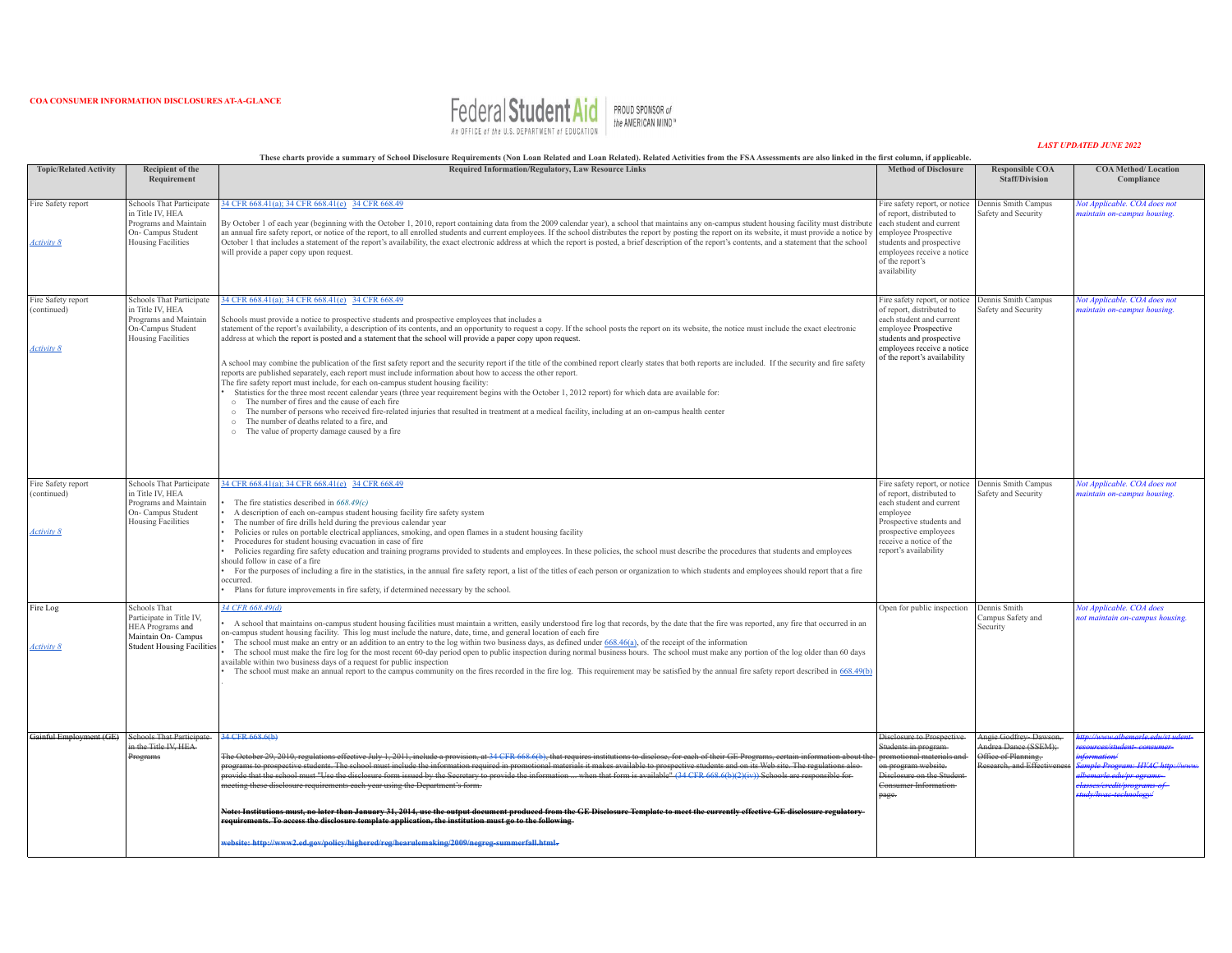

# *LAST UPDATED JUNE 2022 study/hvac-technology/*

|                                                                                                                                                                     |                                                                                                                                                                                                        | These charts provide a summary of School Disclosure Requirements (Non Loan Related and Loan Related). Related Activities from the FSA Assessments are also linked in the first column, if applicable.                                                                                                                                                                                                                                                                                                                                                                                                                                                                                                                                                                                                                                                                                                                                                                                                                                                                                                                                                                                                                                                                                                                                                                                                                                                                                                                                                                                                                                                                                                                                                 |                                                                                                                                                                                                                                                                                                                                      |                                                 |                                                                           |
|---------------------------------------------------------------------------------------------------------------------------------------------------------------------|--------------------------------------------------------------------------------------------------------------------------------------------------------------------------------------------------------|-------------------------------------------------------------------------------------------------------------------------------------------------------------------------------------------------------------------------------------------------------------------------------------------------------------------------------------------------------------------------------------------------------------------------------------------------------------------------------------------------------------------------------------------------------------------------------------------------------------------------------------------------------------------------------------------------------------------------------------------------------------------------------------------------------------------------------------------------------------------------------------------------------------------------------------------------------------------------------------------------------------------------------------------------------------------------------------------------------------------------------------------------------------------------------------------------------------------------------------------------------------------------------------------------------------------------------------------------------------------------------------------------------------------------------------------------------------------------------------------------------------------------------------------------------------------------------------------------------------------------------------------------------------------------------------------------------------------------------------------------------|--------------------------------------------------------------------------------------------------------------------------------------------------------------------------------------------------------------------------------------------------------------------------------------------------------------------------------------|-------------------------------------------------|---------------------------------------------------------------------------|
| <b>Topic/Related Activity</b>                                                                                                                                       | <b>Recipient of the</b><br>Requirement                                                                                                                                                                 | <b>Required Information/Regulatory, Law Resource Links</b>                                                                                                                                                                                                                                                                                                                                                                                                                                                                                                                                                                                                                                                                                                                                                                                                                                                                                                                                                                                                                                                                                                                                                                                                                                                                                                                                                                                                                                                                                                                                                                                                                                                                                            | <b>Method of Disclosure</b>                                                                                                                                                                                                                                                                                                          | <b>Responsible COA</b><br><b>Staff/Division</b> | <b>COA Method/Location</b><br>Compliance                                  |
|                                                                                                                                                                     |                                                                                                                                                                                                        | The following is a summary of the information that must be disclosed by an institution for each of its GE Programs. Institutions must review the final regulations as published in the-<br>Federal Register to ensure that they are in compliance with this and all other gainful employment requirements:<br>The name and U.S. Department of Labor's Standard Occupational Classification (SOC) code of the occupations that the program prepares students to enter, along with links to occupational-<br>profiles on the U.S. Department of Labor's O*NET Web site or its successor site.<br>The on-time graduation rate for students completing the program.<br>Normal time to complete the program (in weeks, months or years).<br>The tuition and fees the institution charges a student for completing the program within normal time.<br>The typical costs for books and supplies (unless those costs are included as part of tuition and fees), and the cost of room and board, if applicable.<br>The job placement rate for students completing the program, if required by the state or accreditor.<br>-The median loan debt incurred by students who completed the program (separately by Title IV loans, private loans, and institutional debt).<br>Other information the Secretary provided to the institution about the program.                                                                                                                                                                                                                                                                                                                                                                                                        |                                                                                                                                                                                                                                                                                                                                      |                                                 |                                                                           |
| Principles of Excellence for<br><b>Educational Institutions</b><br>Serving Service Members,<br>Veterans, Spouses, and<br>Other Family Members                       | All schools that have<br>agreed to comply with the<br>Principles of Excellence<br>for Educational<br><b>Institutions Serving</b><br>Service Members,<br>Veterans, Spouses, and<br>Other Family Members | Executive Order 13607 DCL GEN-12-10 Education Secretary Duncan's July 24, 2012 Letter Annotated Shopping Sheet<br>In carrying out the principles of E.O. 13607, an institution commits to provide the Shopping Sheet to veterans and service members before they decide to attend the institution. This might be<br>accomplished most easily by providing the Shopping Sheet to all students. An institution may make appropriate modifications by deleting items that are not relevant for particular groups of<br>students (e.g., graduate students).<br>In the case of an institution subject to E.O. 13607, the Annotated Shopping Sheet indicates that institutions that agree to comply with E.O. 13607 are expected to provide the Shopping Sheet to<br>undergraduate students who are eligible to receive Federal military or veterans education benefits.<br>The Annotated Shopping Sheet indicates that Institutions are expected to provide the Shopping Sheet (as appropriately modified) to graduate students who are eligible to receive Federal military or<br>veterans education benefits OR to provide the information that is included in the Shopping Sheet in a format of their choosing.<br>Note: Schools that have not agreed to adopt the Principles of Excellence for Educational Institutions Serving Service Members, Veterans, Spouses, and Other Family Members set forth in E.<br>O. 13607 are requested to voluntarily adopt the "Shopping Sheet" for prospective students.                                                                                                                                                                                                                                             | 'Shopping Sheet"<br>Information provided to<br>prospective students who<br>are eligible to receive<br>Federal military and<br>veterans educational<br>benefits                                                                                                                                                                       | Andrea Dance, Registrar<br>(SSEM)               | ttps://www.albemarle.edu/military-<br>eterans/isakson-roe-reauirements/   |
| Principles of Excellence for All schools that have<br><b>Educational Institutions</b><br>Serving Service Members,<br>Veterans, Spouses, and<br>Other Family Members | agreed to comply with the<br>Principles of Excellence<br>for Educational<br><b>Institutions Serving</b><br>Service Members,<br>Veterans, Spouses, and<br>Other Family Members                          | Executive Order 13607 DCL GEN-12-10<br>A postsecondary institution fulfills the notification requirement outlined in E.O. 13607 by providing the following information:<br>Information about the maximum amount of Title IV, HEA aid available to students<br>An explanation that the borrower may qualify for Title IV, HEA loans<br>An explanation that the terms and conditions of Title IV, HEA loans may be more favorable than the provision of private education loans; and<br>A brief explanation* about the education benefit programs offered by the Department of Veterans Affairs and Department of Defense.<br>Information regarding private student loans must be presented in a way that is distinct from the information regarding Title IV, HEA loans.<br>See Sample Brief Explanation about the education benefit programs offered by the Department of Veterans Affairs and Department of Defense in DCL GEN-12-10                                                                                                                                                                                                                                                                                                                                                                                                                                                                                                                                                                                                                                                                                                                                                                                                                 | Information presented in an Andrea Dance, Registrar<br>easy to understand format<br>on the institution's Web<br>site where financial aid<br>information islocated and in<br>all financial aid related<br>materials distributed (in<br>both written and electronic<br>formats) to the veteran,<br>service member, or family<br>member | (SSEM)                                          | https://www.albemarle.edu/military-<br>eterans/isakson-roe-requirements/  |
| Principles of Excellence for<br><b>Educational Institutions</b><br>Serving Service Members,<br>Veterans, Spouses, and<br>Other Family Members<br>(continued)        | All schools that have<br>agreed to comply with the<br>Principles of Excellence<br>for Educational<br><b>Institutions Serving</b><br>Service Members,<br>Veterans, Spouses, and<br>Other Family Members | Executive Order 13607 DCL GEN-12-10<br>An institution provides educational plans for all individuals using Federal military and veterans educational benefits that detail how those individuals will fulfill all the requirements necessary to<br>graduate and the expected timeline of completion by disclosing general degree requirements* for the service member, family members, and veteran's educational program (education plan*) to<br>the member and his or her Service.<br>These requirements, typically articulated in the institution's course catalog, should:<br>Include the total number of credits needed for graduation.<br>Divide the coursework students must complete in accordance with institutional academic policies into general education, required, and elective courses.<br>Articulate any additional departmental or graduate academic requirements, such as satisfying institutional and major field grade point average requirements, a passing grade in any<br>comprehensive exams, or completion of a thesis or dissertation.<br>In addition to providing degree requirements, the institution provides to service members, veterans, and their family members who have previous coursework from other accredited institutions and<br>relevant military training and experiential learning an evaluated educational plan that indicates how many, if any, transfer credits it intends to award and how these transfer credits will be applied<br>toward the student's educational program. The <b>evaluated educational plan*</b> will be provided within 60 days after the<br>individual has selected a degree program and all required official transcripts have been received. *See Definitions in DCL GEN-12-10 | Information presented in an<br>easy to understand format<br>on the institution's Web site<br>where financial aid<br>information is located and<br>in all financial aid related<br>materials distributed (in<br>both written and electronic<br>formats) to the veteran,<br>service member, or family<br>member.                       | Andrea Dance, Register<br>(SSEM)                | https://www.albemarle.edu/military-<br>veterans/isakson-roe-requirements/ |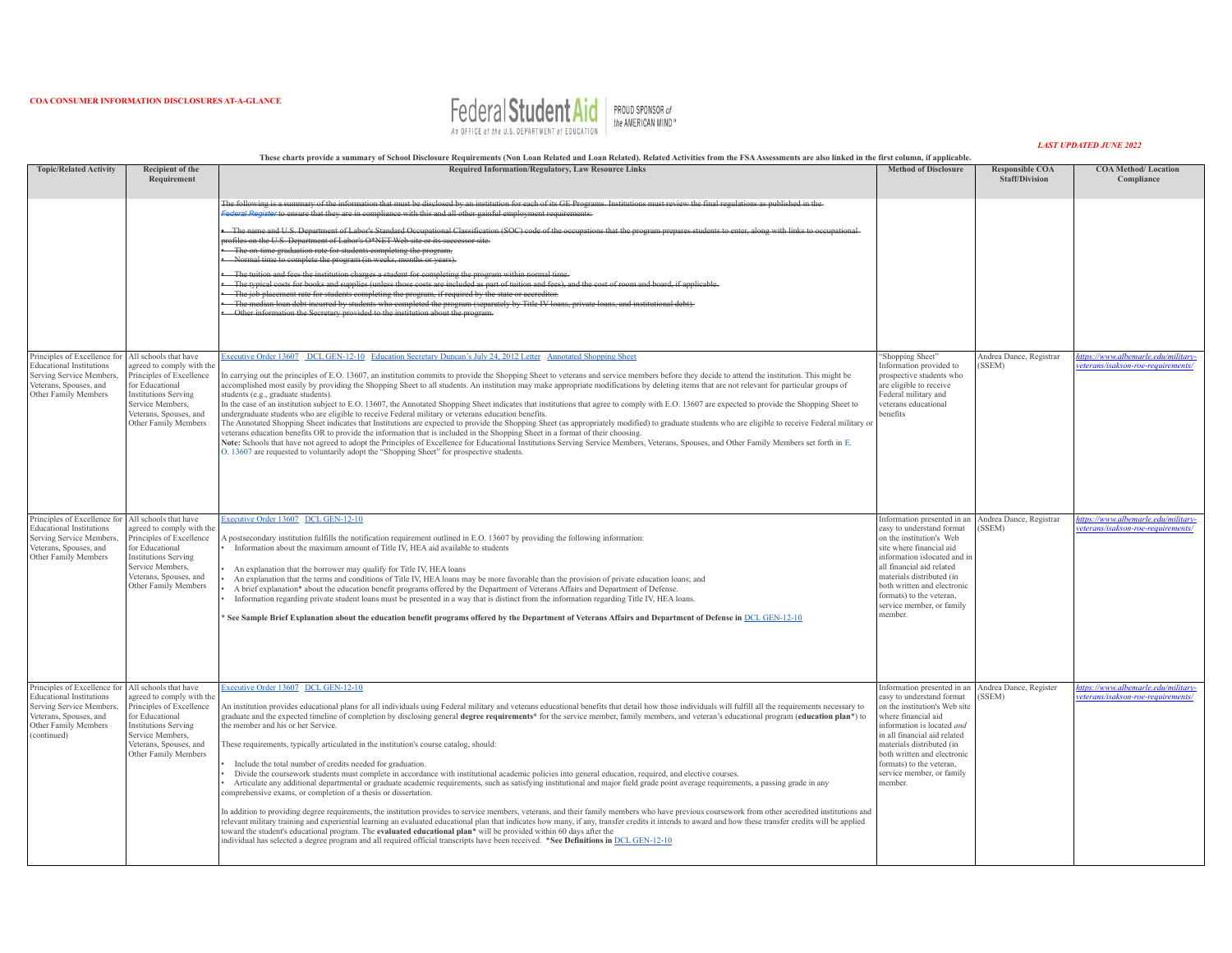

| <b>Topic/Related Activity</b>                                                                        | Recipient of the                                                              | Required Information/Regulatory, Law Resource Links                                                                                                                                                                                                                                                                                                                                                                                                                                                                                                                                                                                                                                                                                                                                                                                                                                                                                                                                                                                                                                                                                                          | <b>Method of Disclosure</b>                                                      | <b>Responsible COA</b>                           | <b>COA Method/ Location</b>                                                       |
|------------------------------------------------------------------------------------------------------|-------------------------------------------------------------------------------|--------------------------------------------------------------------------------------------------------------------------------------------------------------------------------------------------------------------------------------------------------------------------------------------------------------------------------------------------------------------------------------------------------------------------------------------------------------------------------------------------------------------------------------------------------------------------------------------------------------------------------------------------------------------------------------------------------------------------------------------------------------------------------------------------------------------------------------------------------------------------------------------------------------------------------------------------------------------------------------------------------------------------------------------------------------------------------------------------------------------------------------------------------------|----------------------------------------------------------------------------------|--------------------------------------------------|-----------------------------------------------------------------------------------|
|                                                                                                      | Requirement                                                                   |                                                                                                                                                                                                                                                                                                                                                                                                                                                                                                                                                                                                                                                                                                                                                                                                                                                                                                                                                                                                                                                                                                                                                              |                                                                                  | <b>Staff/Division</b>                            | Compliance                                                                        |
| <b>State Grant Assistance</b><br>Activity 10                                                         | Schools Participating in<br>the Title IV, HEA FFEL<br>or Direct Loan Programs | 34 CFR 668.14(b)(11)<br>School must inform all eligible borrowers enrolled in the school about the availability of and their eligibility for grant assistance from the state in which the school is located, and provide sources<br>of information about grant assistance from other states to borrowers from other states.                                                                                                                                                                                                                                                                                                                                                                                                                                                                                                                                                                                                                                                                                                                                                                                                                                  | Information provided to<br>porrowers                                             | Angie Godfrey-Dawson-<br>Financial Aid<br>(SSEM) | https://www.albemarle.edu/costs-<br>paying-for-college/types-of-aid/              |
| Student Loan Information<br>Published by the<br>U.S. Department of<br>Education<br>Activity 10       | All schools Participating<br>in the Title IV, HEA Loan<br>Programs            | HEOA Section 489 amended HEA Section 485B(d)(4) (20 U.S.C. 1092(d))<br>Schools are required to provide information published by the U.S. Department of Education to students at any time that information regarding loan availability is provided. The publication<br>includes information about rights and responsibilities of students and schools under Title IV, HEA loan programs.                                                                                                                                                                                                                                                                                                                                                                                                                                                                                                                                                                                                                                                                                                                                                                      | College no longer<br>participates in the Federal<br>Student Loan Programs        | Angie Godfrey-Dawson-<br>Financial Aid<br>(SSEM) | Not applicable. COA does not<br>participate in the Title IV, HEA Loan<br>Program. |
| National Student Loan Data<br>System (NSLDS)<br><b>Activity 10</b>                                   | All schools Participating<br>in the Title IV. HEA Loan<br>Programs            | HEOA Section 489 amended HEA Section 485B(d)(4) (20 U.S.C. 1092(b)<br>Schools that enter into an agreement with a potential student, student, or parent of a student regarding a Title IV, HEA loan are required to inform the student or parent that the loan will be<br>submitted to the National Student Loan Data System (NSLDS), and will be accessible by guaranty agencies, lenders, and schools determined to be authorized users of the data system.                                                                                                                                                                                                                                                                                                                                                                                                                                                                                                                                                                                                                                                                                                | College no longer<br>participates in the Federal<br>Student Loan Programs        | Angie Godfrey-Dawson-<br>Financial Aid<br>(SSEM) | Not applicable. COA does not<br>participate in the Title IV, HEA Loan<br>Program. |
| Entrance Counseling for<br><b>Student Loan Borrowers</b><br>Activity 10                              | Schools Participating in<br>the Title IV, HEA Direct<br>Loan Programs         | 34 CFR 685.304(a)<br>Prior to the first disbursement, each school must provide to a first-time borrower of a Federal<br>Direct Loan (other than consolidated or Parent PLUS loans) comprehensive information on the terms and conditions of the loan and of the borrower's responsibilities. The information is to<br>include:<br>The effect of the loan on the eligibility of the borrower for other forms of aid<br>An explanation of the use of the Master Promissory Note                                                                                                                                                                                                                                                                                                                                                                                                                                                                                                                                                                                                                                                                                | College no longer<br>participates in the Federal<br><b>Student Loan Programs</b> | Angie Godfrey-Dawson-<br>Financial Aid<br>(SSEM) | Not applicable. COA does not<br>participate in the Title IV, HEA Loan<br>Program. |
| <b>Entrance Counseling for</b><br><b>Student Loan Borrowers</b><br>(continued)<br><b>Activity 10</b> | Schools Participating in<br>the Title IV, HEA Direct<br>Loan Programs         | 4 CFR 685.304(a)<br>The seriousness and importance of the students' repayment obligation<br>Information on the accrual and capitalization of interest<br>Borrowers of unsubsidized loans have the option of paying interest while in school<br>Definition of half-time enrollment and the consequences of not maintaining half-time enrollment<br>Importance of contacting appropriate offices if student withdraws prior to completion of program of study<br>Sample monthly repayment amounts<br>The obligation of the borrower to repay the full amount of the loan regardless of whether the borrower complete program or completes within regular time for completion, is unable to obtain<br>mployment upon completion, or is otherwise dissatisfied with or does not receive the educational or other services the borrower purchased from the school<br>Consequences of default<br>Information about the NSLDS and how the borrower can access the borrowers records<br>Name and contact information for individual the borrower may contact with questions about the borrower's rights and responsibilities or the terms and conditions of the loan | College no longer<br>participates in the Federal<br>Student Loan Programs        | Angie Godfrey-Dawson-<br>Financial Aid<br>(SSEM) | Not applicable. COA does not<br>participate in the Title IV, HEA Loan<br>Program. |
| Exit Counseling for Student Schools Participating in<br>Loan Borrowers<br><b>Activity 10</b>         | the Title IV, HEA Direct<br>Loan Programs                                     | 34 CFR 685.304(b) 34 CFR 668.42 34 CFR 674.42(b)<br>Note: The final regulations include the entrance counseling requirements separately for each loan program. See the program regulations for complete information.<br>Each school must provide counseling to borrowers of loans under the Federal Direct Loan, or Perkins Loan programs (other than consolidated or Parent PLUS loans) shortly before the student<br>borrower ceases at least half-time study at the school. The counseling will provide information on:<br>Average anticipated monthly repayment amount<br>Repayment plan options                                                                                                                                                                                                                                                                                                                                                                                                                                                                                                                                                         | College no longer<br>participates in the Federal<br><b>Student Loan Programs</b> | Angie Godfrey-Dawson-<br>Financial Aid<br>(SSEM) | Not applicable. COA does not<br>participate in the Title IV, HEA Loan<br>Program. |
| Exit Counseling for Student<br>Loan Borrowers<br>(continued)<br>Activity 10                          | Schools Participating in<br>the Title IV, HEA Direct<br>Loan Programs         | (4 CFR 685.304(b) 34 CFR 668.42 34 CFR 674.42(b)<br>Options to prepay or pay on shorter schedule<br>Debt Management Strategies<br>Use of Master Promissory Note<br>The seriousness and importance of student's repayment obligation<br>Terms and conditions for forgiveness or cancellation<br>Copy of information provided by the U.S. Department of Education<br>Terms and conditions for deferment or forbearance<br>Consequences of default<br>Options and consequences of loan consolidation<br>Tax benefits available to borrowers<br>The obligation of the borrower to repay the full amount of the loan regardless of whether the borrower completes program or completes within regular time for completion, is unable to obtain<br>unemployment upon completion, or is otherwise dissatisfied with or did not receive the educational or other services the borrower purchased from the school<br>Availability of the Student Loan Ombudsman's office<br>Information about NSLDS. The U.S. Department of Education is required to provide a disclosure form for students and prospective students about NSLDS                                      | College no longer<br>participates in the Federal<br>Student Loan Programs        | Angie Godfrey-Dawson-<br>Financial Aid<br>(SSEM) | Not applicable. COA does not<br>participate in the Title IV, HEA Loan<br>Program. |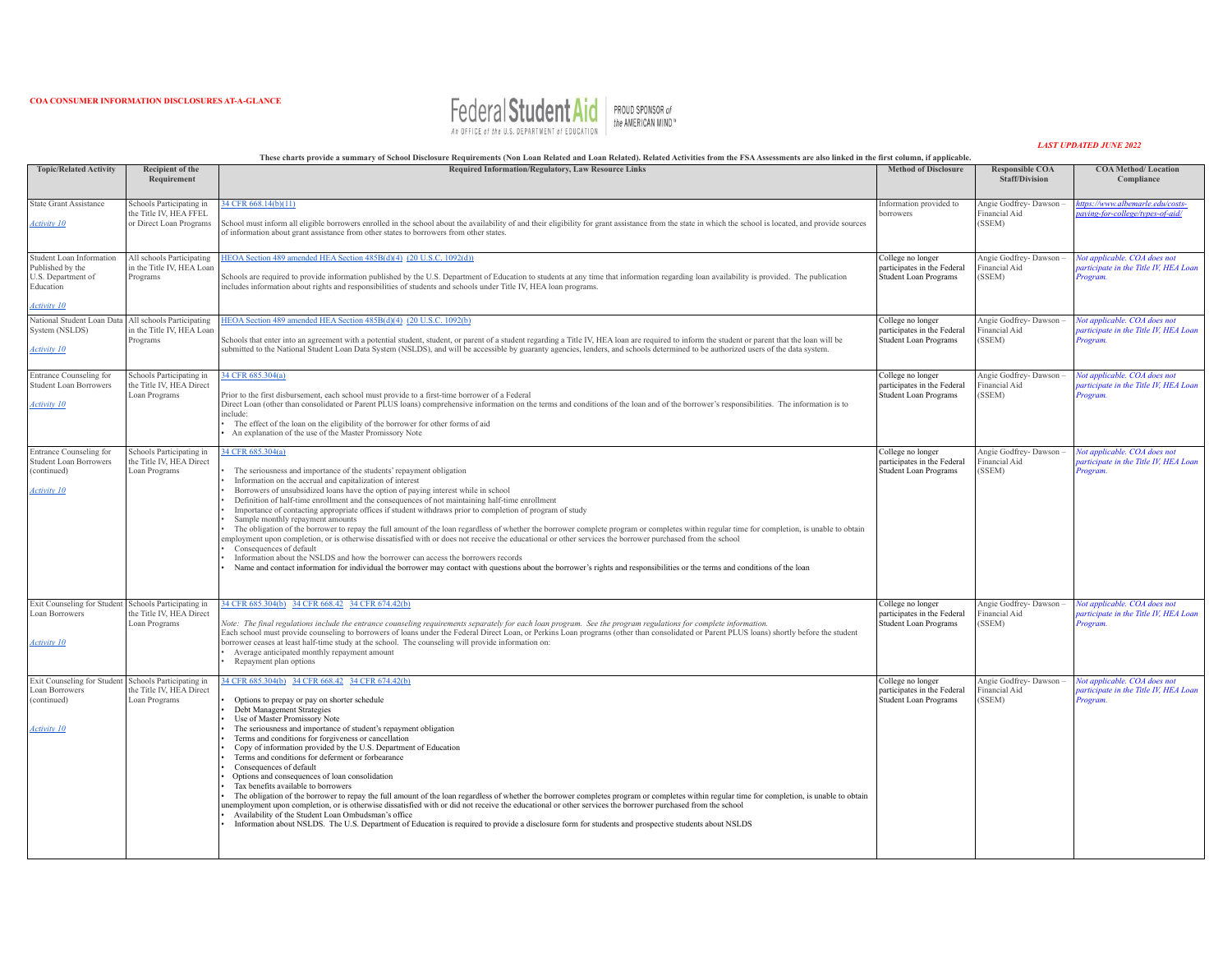

| These charts provide a summary of School Disclosure Requirements (Non Loan Related and Loan Related). Related Activities from the FSA Assessments are also linked in the first column, if applicable. |                                                                                                                                           |                                                                                                                                                                                                                                                                                                                                                                                                                                                                                                                                                                                                                                                                                                                                                                                                                                                                                                                                                                                                                                                                                                                                                                                                                                                                                                                                                                                                                                                                                                                                                                                                                                                                                                                                                  |                                                                                                                         |                                                         |                                                                                                                                       |  |  |  |
|-------------------------------------------------------------------------------------------------------------------------------------------------------------------------------------------------------|-------------------------------------------------------------------------------------------------------------------------------------------|--------------------------------------------------------------------------------------------------------------------------------------------------------------------------------------------------------------------------------------------------------------------------------------------------------------------------------------------------------------------------------------------------------------------------------------------------------------------------------------------------------------------------------------------------------------------------------------------------------------------------------------------------------------------------------------------------------------------------------------------------------------------------------------------------------------------------------------------------------------------------------------------------------------------------------------------------------------------------------------------------------------------------------------------------------------------------------------------------------------------------------------------------------------------------------------------------------------------------------------------------------------------------------------------------------------------------------------------------------------------------------------------------------------------------------------------------------------------------------------------------------------------------------------------------------------------------------------------------------------------------------------------------------------------------------------------------------------------------------------------------|-------------------------------------------------------------------------------------------------------------------------|---------------------------------------------------------|---------------------------------------------------------------------------------------------------------------------------------------|--|--|--|
| <b>Topic/Related Activity</b>                                                                                                                                                                         | Recipient of the<br>Requirement                                                                                                           | <b>Required Information/Regulatory, Law Resource Links</b>                                                                                                                                                                                                                                                                                                                                                                                                                                                                                                                                                                                                                                                                                                                                                                                                                                                                                                                                                                                                                                                                                                                                                                                                                                                                                                                                                                                                                                                                                                                                                                                                                                                                                       | <b>Method of Disclosure</b>                                                                                             | <b>Responsible COA</b><br><b>Staff/Division</b>         | <b>COA Method/Location</b><br>Compliance                                                                                              |  |  |  |
| Private Education Loan<br>Disclosures (Including Self-<br>Certification Form)<br>Activity 10                                                                                                          | Schools Receiving Any<br>Federal Funds That<br>Provide Information to<br>Prospective Borrowers<br><b>About Private Education</b><br>Loans | 34 CFR 601.2 34 CFR 601.11 34 CFR 601.30 34 CFR 668.14(b)(29)<br>Schools or school-affiliated organizations (e.g., alumni organizations, foundations) that provide information regarding a private education loan from a lender to a prospective borrower must<br>provide information to the prospective borrower, including:<br>Information required under Section 128(e) of the Truth in Lending Act (15 U.S.C. 1638(e))<br>That the prospective borrower may qualify for loans or other assistance under the Title IV, HEA programs<br>That the terms and conditions of the Title IV, HEA program loans may be more favorable than the provisions of the private education loans.<br>The information regarding private education loans must be presented in a manner that makes it distinct from information regarding Title IV, HEA program Loans.                                                                                                                                                                                                                                                                                                                                                                                                                                                                                                                                                                                                                                                                                                                                                                                                                                                                                           | Form and information<br>provided upon request to<br>loan applicant                                                      | Angie Godfrey-Dawson-<br>Financial Aid<br>(SSEM)        | https://www.albemarle.edu/student-<br>resources/student-consumer-<br>nformation/                                                      |  |  |  |
| Self-Certification Form<br>Activity 10                                                                                                                                                                | Schools Receiving Any<br>Federal Funds That<br>Provide Information to<br>Prospective Borrowers<br><b>About Private Education</b><br>Loans | 34 CFR 601.2 34 CFR 601.11 34 CFR 601.30 34 CFR 668.14(b)(29)<br>The school must, upon request provide in written or electronic form to an enrolled or admitted student applicant for a private education loan the self-certification form for private education loans<br>required under Section $128(e)(3)$ of the Truth in Lending Act (15 U.S.C. 1638(e)), and the information required to complete the form, to the extent the school possesses the information. The U.S.<br>Department of Education is required to develop the form. The self-certification form for private education loans is published in DCL-GEN-10-01                                                                                                                                                                                                                                                                                                                                                                                                                                                                                                                                                                                                                                                                                                                                                                                                                                                                                                                                                                                                                                                                                                                  | Form and information<br>provided upon request to<br>oan applicant                                                       | Angie Godfrey-Dawson-<br>Financial Aid<br>(SSEM)        | https://www.albemarle.edu/student-<br>resources/student-consumer-<br>nformation/                                                      |  |  |  |
| Code of Conduct for<br><b>Education Loans</b><br>Activity 10                                                                                                                                          | Schools Participating in<br>the Title IV, HEA Loan<br>Programs                                                                            | 34 CFR 601.2 34 CFR 601.21 34 CFR 668.14(b)(27)<br>Each school must prominently publish on the school's website a code of conduct that prohibits a conflict of interest with the responsibilities of an agent of the school with respect to FFELP or<br>private education loans. All agents with responsibility for loans must be informed annually of the provisions of the code. The code of conduct must prohibit:<br>Revenue-sharing arrangements with any lender<br>Receiving gifts from a lender, a guarantor, or a loan services<br>Contracting arrangement providing financial benefit from any lender or affiliate of a lender<br>Directing borrowers to particular lenders, or refusing or delaying loan certifications<br>Offers of funds for private loans<br>Call center or financial aid office staffing assistance<br>Advisory board compensation                                                                                                                                                                                                                                                                                                                                                                                                                                                                                                                                                                                                                                                                                                                                                                                                                                                                                 | Published on website<br>All relevant agents must be<br>annually informed of the<br>provisions of the code of<br>conduct | Angie Godfrey-Dawson-<br><b>Financial Aid</b><br>(SSEM) | Not applicable. COA does not<br>participate in the Title IV, HEA Loan<br>Program.                                                     |  |  |  |
| Preferred Lender Lists<br>Activity 10<br><b>Institutional Eligibility</b><br>Activity 7                                                                                                               | Schools Participating in<br>Title IV, HEA Programs<br>That Participate in a<br>Preferred Lender<br>Arrangement                            | 4 CFR 601.2 34 CFR 601.10 34 CFR 668.14(b)(28)<br>Each school must annually make available in print or other medium to students attending the school and their families a list of the specific lenders for private education loans or for Title IV, HEA<br>loans that the school recommends, promotes, or endorses in accordance with a preferred lender arrangement. The list must prominently disclose the method and criteria used by the school in<br>selecting lenders for preferred lender arrangements to ensure that such lenders are selected on the basis of the best interests of the borrower. The list must also clearly and fully disclose:<br>The minimum information determined by the U.S. Department of Education (HEA Section 153(a))<br>Why the school participates in a preferred lender arrangement with each lender, particularly with respect to terms and conditions or provisions favorable to the borrower<br>That the students or their families do not have to borrow from a lender on the list                                                                                                                                                                                                                                                                                                                                                                                                                                                                                                                                                                                                                                                                                                                     | College does not offer a<br>Preferred Lender<br>Arrangement List                                                        | Angie Godfrey-Dawson-<br>Financial Aid<br>(SSEM)        | Not applicable. COA does not<br>participate in the Title IV, HEA Loan<br>Program and does not provide a list<br>of potential lenders. |  |  |  |
| Preferred Lender Lists<br>(continued)<br><b>Activity 10</b><br><b>Institutional Eligibility</b><br>(continued)<br>Activity 7                                                                          | Schools Participating in<br>Title IV, HEA Programs<br>That Participate n a<br>Preferred Lender<br>Arrangement                             | 4 CFR 601.2 34 CFR 601.21 34 CFR 668.14(b)(28)<br>The list must have at least three FFELP lenders that are not affiliates or each other. If the list includes lenders of private education loans, there must be at least two lenders who are not affiliates.<br>The list must indicate for each lender whether it is or is not an affiliate of the other lenders on the list. The details of each affiliation are to be disclosed. The U.S. Department of Education is<br>required to provide to schools a list of the lender affiliates of all eligible lenders.                                                                                                                                                                                                                                                                                                                                                                                                                                                                                                                                                                                                                                                                                                                                                                                                                                                                                                                                                                                                                                                                                                                                                                                | College does not offer a<br>Preferred Lender<br><b>Arrangement List</b>                                                 | Angie Godfrey-Dawson-<br>Financial Aid<br>(SSEM)        | Not applicable. COA does not<br>participate in the Title IV, HEA Loan<br>Program and does not provide a list<br>of potential lenders. |  |  |  |
| Preferred Lender<br>Arrangements<br><b>Activity 10</b><br><b>Institutional Eligibility</b><br>Activity 7                                                                                              | <b>Schools Receiving Any</b><br>Federal Funding That<br>Participate in a Preferred<br>Lender Arrangement                                  | 34 CFR 601.2 34 CFR 601.10 34 CFR 601.12 34 CFR 601.20 34 CFR 601.21<br>A school or school-affiliated organization (e.g. alumni organizations, foundations) that participates in a preferred lender arrangement must comply with the code of conduct provisions in HEA<br>$\epsilon$ ection 487(a)(25) and HEA Section 487(h) School-affiliated organizations are required to prominently publish the code of conduct on their websites (if any) and annually inform agents with<br>responsibility for education loans of the provisions of the code. By February 14, 2010, the U.S. Department of Education is required to determine the minimum information to be disclosed to<br>current and prospective students regarding preferred lender arrangements. The Department is also required to then develop model disclosure forms for FFELP and Federal Direct Loans that may<br>be used by schools or school-affiliated organizations. In addition to the information required for the Preferred Lender Lists, each school or school-affiliated organization in a preferred lender<br>arrangement must disclose information on its website and in publications, mailings, or electronic messages, or materials that are distributed to prospective or current students and their families that<br>describe the financial aid opportunities available to students attending the school and that describe or discuss education loans.<br>The information must include:<br>The maximum amount of Title IV, HEA grant and loan aid available to students<br>The information on the model disclosure form provided by the U.S. Department of Education (described above) for each type of loan offered pursuant to a preferred lender arrangement |                                                                                                                         | Angie Godfrey-Dawson -<br>Financial Aid<br>(SSEM)       | Not applicable. COA does not<br>participate in the Title IV, HEA Loan<br>Program and does not provide a list<br>of potential lenders. |  |  |  |